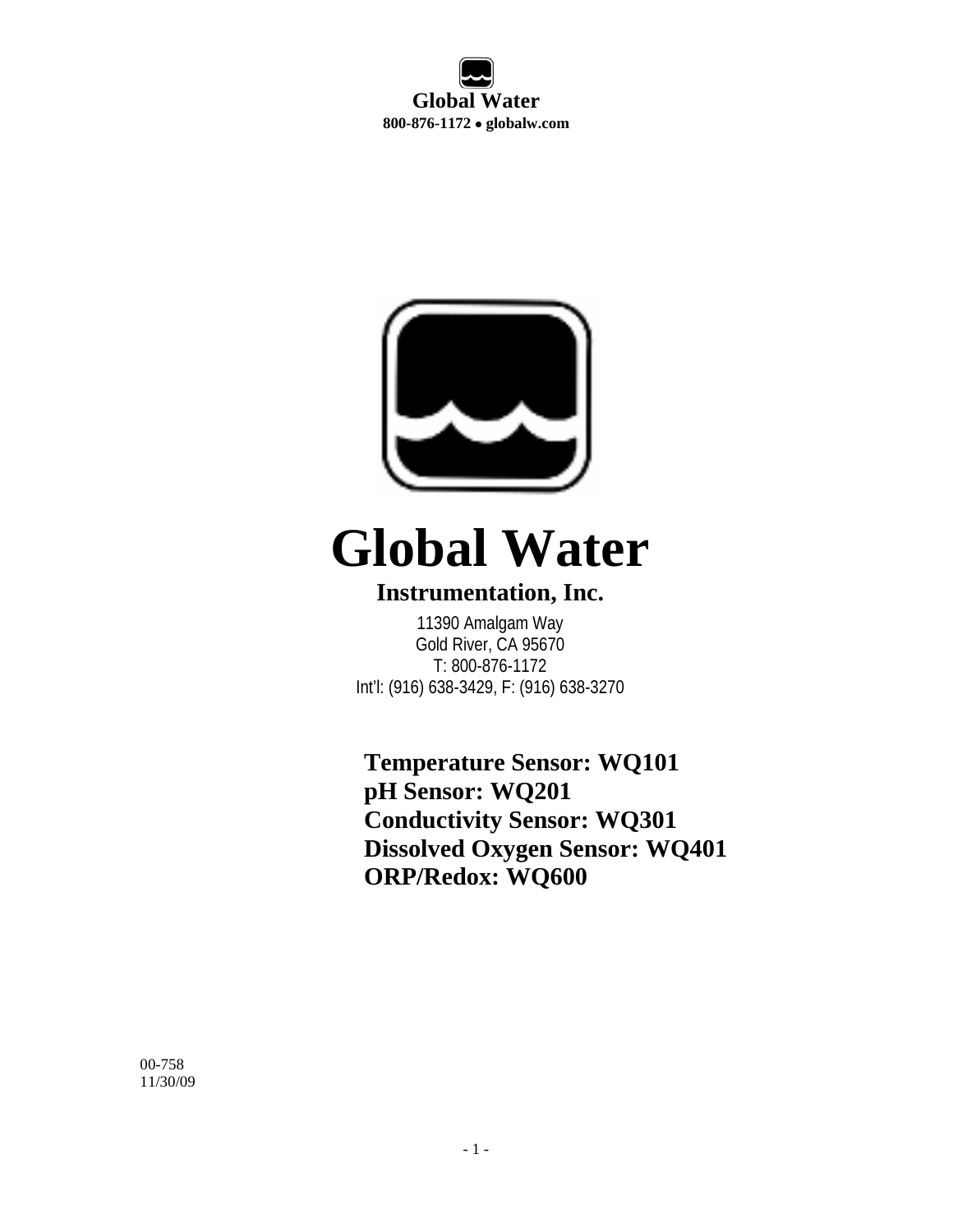

Congratulations on your purchase of Global Water's Water Quality Sensors. This instrument has been quality tested and approved for providing accurate and reliable measurements. We are confident that you will find the sensor to be a valuable asset for your application. Should you require assistance, our technical staff will be happy to help.

#### **Table of Contents**

| I.    | Checklist                                     |  |  |  | Page | 3              |
|-------|-----------------------------------------------|--|--|--|------|----------------|
| Ⅱ.    | Inspection                                    |  |  |  |      | 3              |
| III.  | <b>General Sensor Installation</b>            |  |  |  |      | 4              |
| IV.   | Temperature Sensor                            |  |  |  |      | 6              |
| V.    | pH Sensor •                                   |  |  |  |      | $\overline{7}$ |
| VI.   | Conductivity Sensor .                         |  |  |  |      | 10             |
| VII.  | Dissolved Oxygen                              |  |  |  |      | 12             |
| VIII. | ORP/Redox ·                                   |  |  |  |      | 14             |
| IX.   | Maintenance                                   |  |  |  |      | 16             |
| Χ.    | Troubleshooting                               |  |  |  |      | 17             |
| XI.   | Warranty                                      |  |  |  |      | 18             |
| XII.  | Appendix A: Calibration Procedures ●          |  |  |  |      | 19             |
| XIII. | Appendix B: 2 Wire Sensor Measurement Diagram |  |  |  |      | 24             |
| XIV.  | Appendix C: 3 Wire Sensor Measurement Diagram |  |  |  |      | 25             |
| XV.   | <b>CE Certifications</b>                      |  |  |  |      | 26             |

\* Copyright © Global Water Instrumentation, Inc. 2008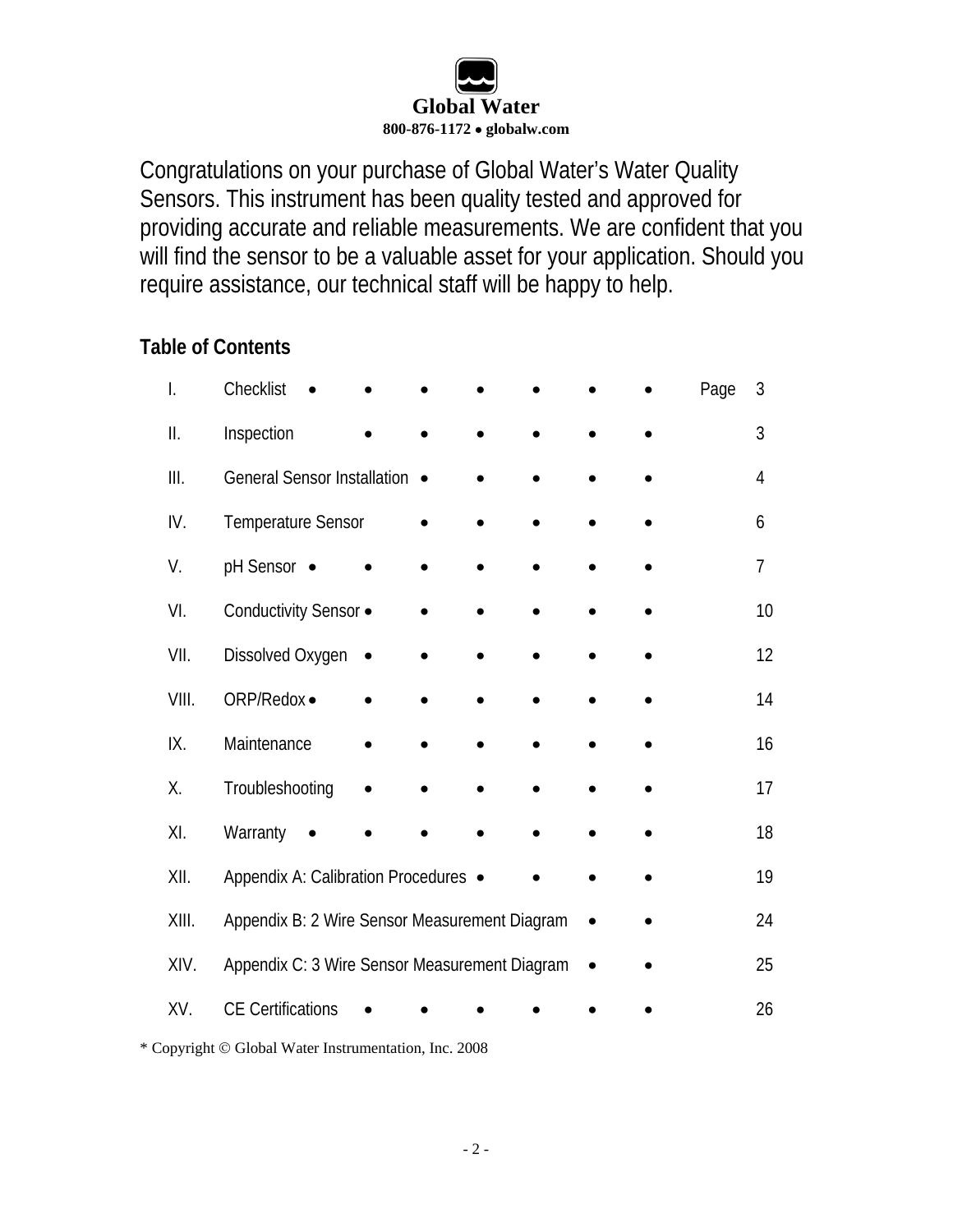

#### **I. Sensor Checklist**

- a. Water Quality Sensor
- b. Water Quality Sensor Manual

#### **II. Inspection**

a. Your water quality sensor was carefully inspected and certified by our Quality Assurance Team before shipping. If any damage has occurred during shipping, please notify Global Water Instrumentation, Inc. and file a claim with the carrier involved.

Use the checklist to ensure that you have received everything needed to operate the water quality sensor.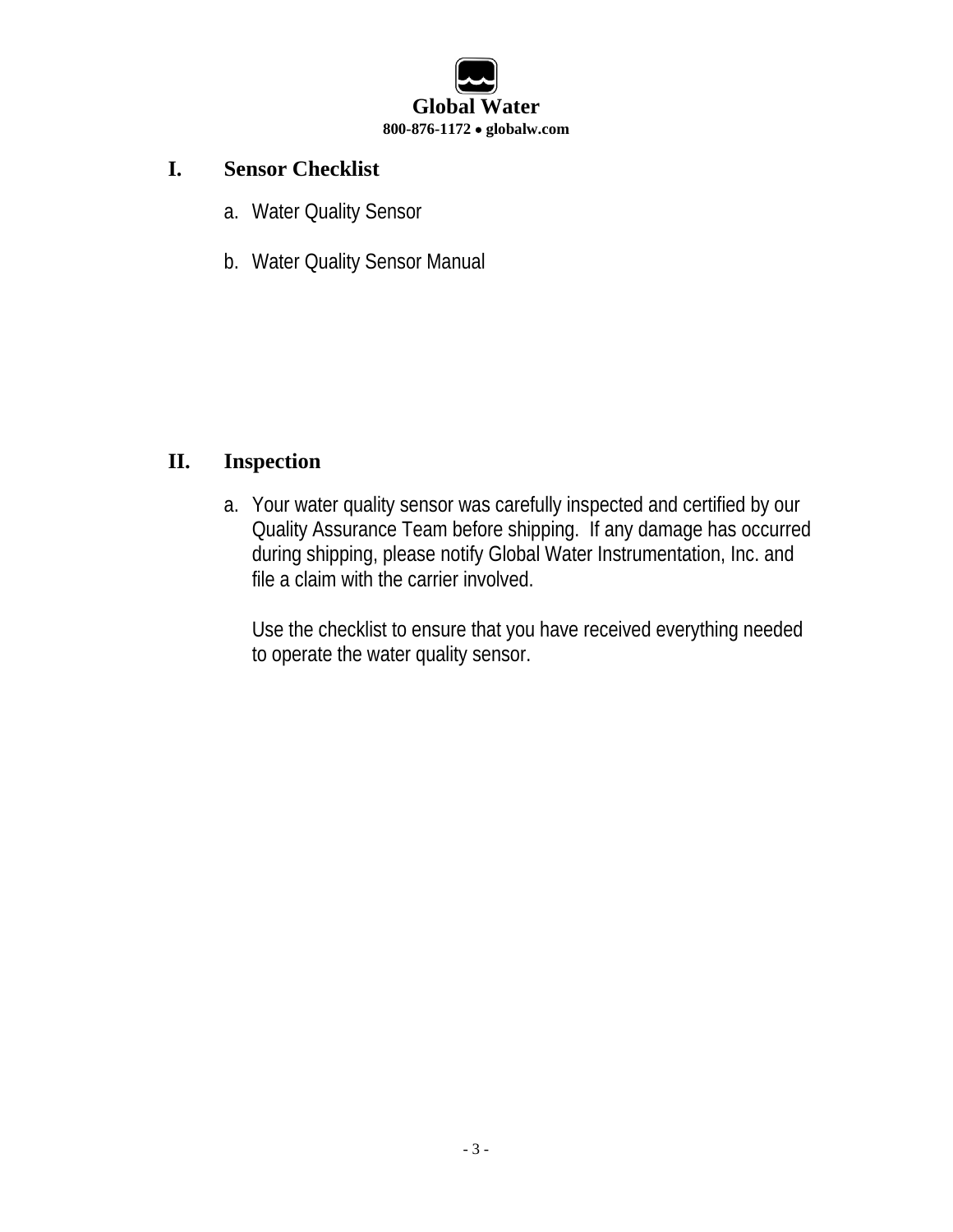

#### **III. Sensor Installation**

#### **General**

- a. Water quality sensors have many applications and therefore many installation options. All the sensors are fully submersible and may be suspended by their waterproof cables in the water to be monitored.
- b. **Do not install the water quality sensor in applications that contain solvents**. Over time, many solvents can deteriorate the cable and the sensing element.
- c. Install your water quality sensor so that it is easily accessible for calibration purposes. You may need to remove and reinstall it in the future, so plan ahead!
- d. The sensors will not function correctly if mud, silt, leaves, or garbage buries them. The pH, Dissolved Oxygen, and ORP/Redox sensors will fail if they are left out of the water for extended periods of time. Install the sensor in a way that will avoid these conditions.
- e. All Global Water water quality sensors produce a 4-19 mA output signal. 4-19 mA is an industrial standard signal for process control monitoring. Most PLCs (Programmable Logic Controller), RTUs (Remote Telemetry Unit), and data acquisition systems accept this signal directly. If the system only accepts voltage signals, the sensor output must be converted to a voltage signal by reading the voltage across a precision resistor in series with the signal wire. Since Ohms Law states that  $V = IR$ , if the 4-19 mA signal is dropped across a 250 ohm resistor, the output will be 1 to 4.75 volts DC. If the 4-19 mA signal is dropped across a 125 ohm resistor, the output will be halved to 0.5 to 2.375 VDC. The 4-19 Ma signal wire is connected to the datalogger voltage input terminal. The resistor is placed between this input and the ground terminal of the datalogger's battery. The power (or voltage to the sensor) must be connected to positive battery terminal of the datalogger.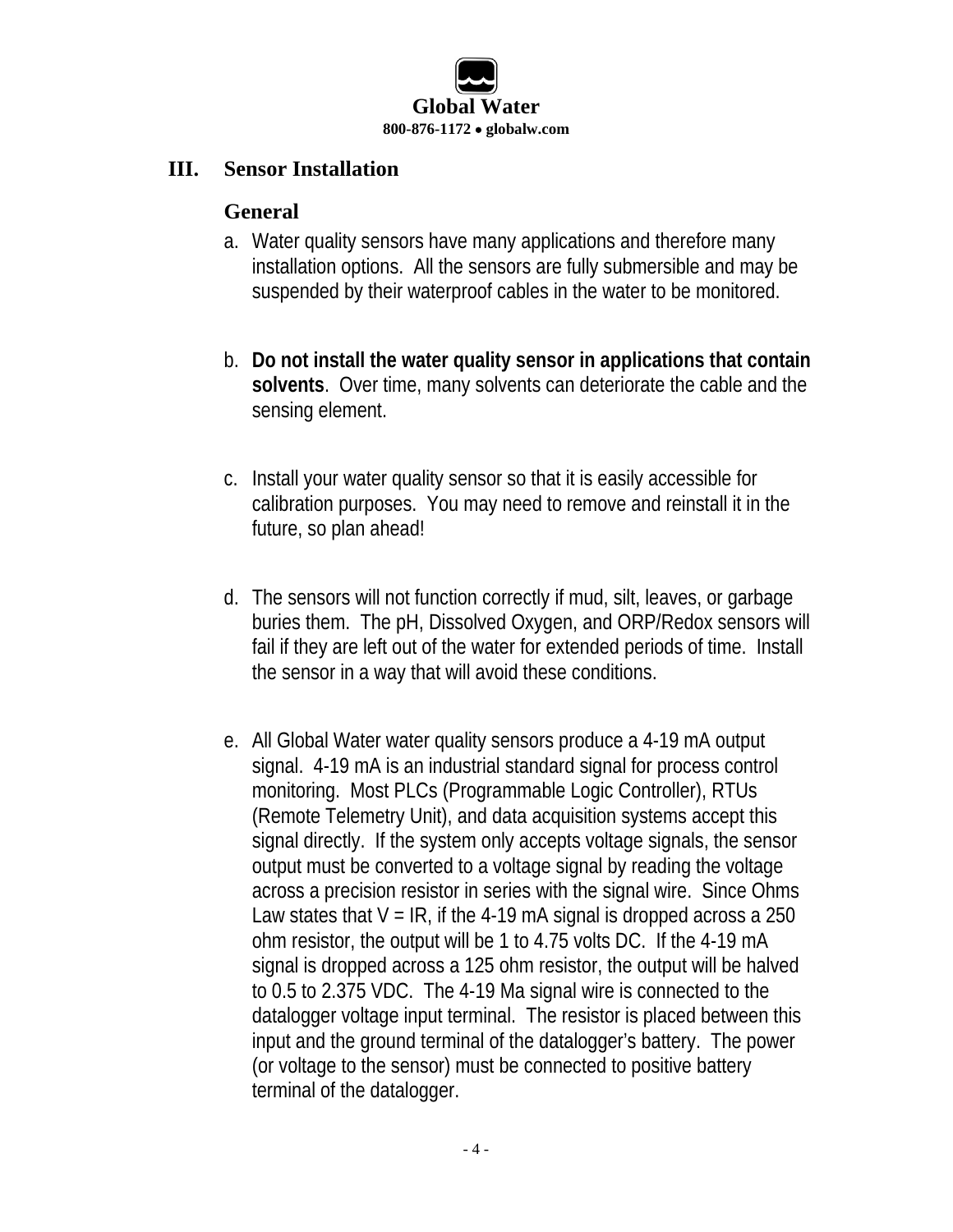

f. The sensors may be pulsed on or turned on by the logging system prior to taking a reading. Use a warm up time appropriate to the water quality sensor you are using to assure that the sensor is fully on. The sensors can run continuously for real time applications. Each sensor draws between 4 and 19mA depending on whether the sensor is reading at the minimum or maximum of its range.

#### **Groundwater**

g. Sensors may be suspended in 2" monitoring wells near the well screen. Several sensors may be suspended in the same well by staggering the sensors one foot apart.

#### **Surface Water**

h. Sensors may be submerged at the monitoring point and hung from their cables. It is recommended to protect the sensors inside a 4" PVC drainpipe that will act as a protective stilling well. Put a cap on the bottom end of the pipe to allow easy water flow past the sensors. Drop the sensor until it touches the bottom of the stilling well and then pull it up slightly and secure the cable.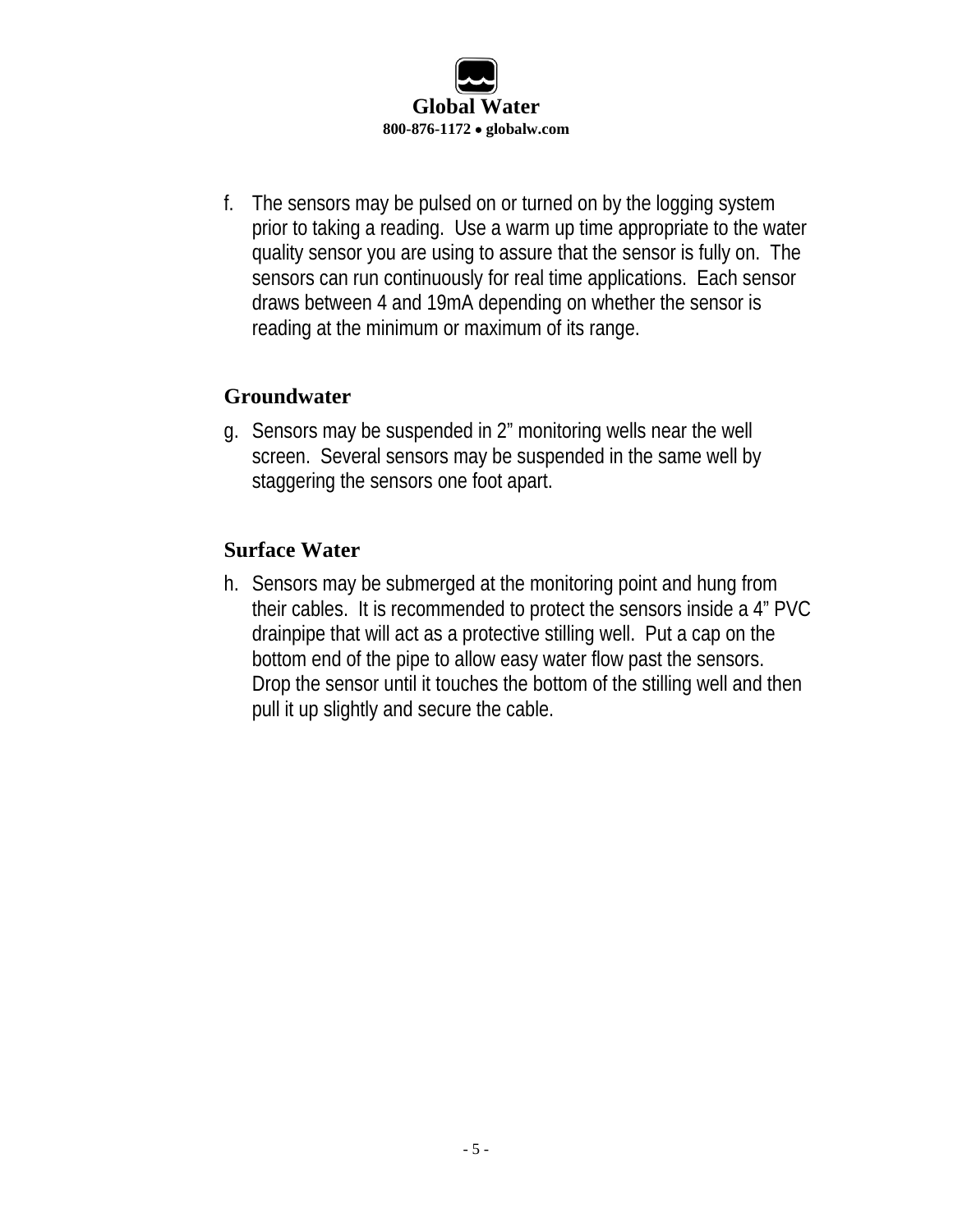

#### **IV. Temperature Sensor**

a. Temperature sensor specifications.

| Output:                       | 4-19mA                              |
|-------------------------------|-------------------------------------|
| Range:                        | $-50^{\circ}$ C to + $50^{\circ}$ C |
| Accuracy:                     | $\pm 0.2$ ° F or $\pm 0.1$ ° C      |
| <b>Operating Voltage:</b>     | 10-36VDC                            |
| <b>Current Draw:</b>          | Same as sensor output.              |
| Warm Up Time:                 | 5 seconds minimum                   |
| <b>Operating Temperature:</b> | $-50^{\circ}$ C to $+100^{\circ}$ C |
| Size of Probe:                | $3/4$ " diameter x 4 $1/2$ " long   |
| Weight:                       | $1/2$ lb.                           |

- b. The sensor is a two-wire sensor using the red wire for power and the black wire for the output signal. **Warning: Always connect the sensor with the power turned off.**
- c. The temperature sensor may be stored without any special provisions. Place the sensor inside a bag to keep the sensor clean and store on a shelf or hang it on a wall.
- d. To check the temperature sensor calibration you will need:
	- 1 thermometer 3 containers of water
	- 1 power supply
	- 1 current meter

Connecting wires as necessary

Connect the sensor to the power supply and current meter in the following way. Attach the black wire to the positive input of the current meter. Connect the ground terminal of the power supply to the ground of the current meter. Attach the red wire to the positive terminal of the power supply. See Appendix B. **Warning: Always connect the sensor with the power turned off.**

See Appendix A for the temperature calibration worksheet.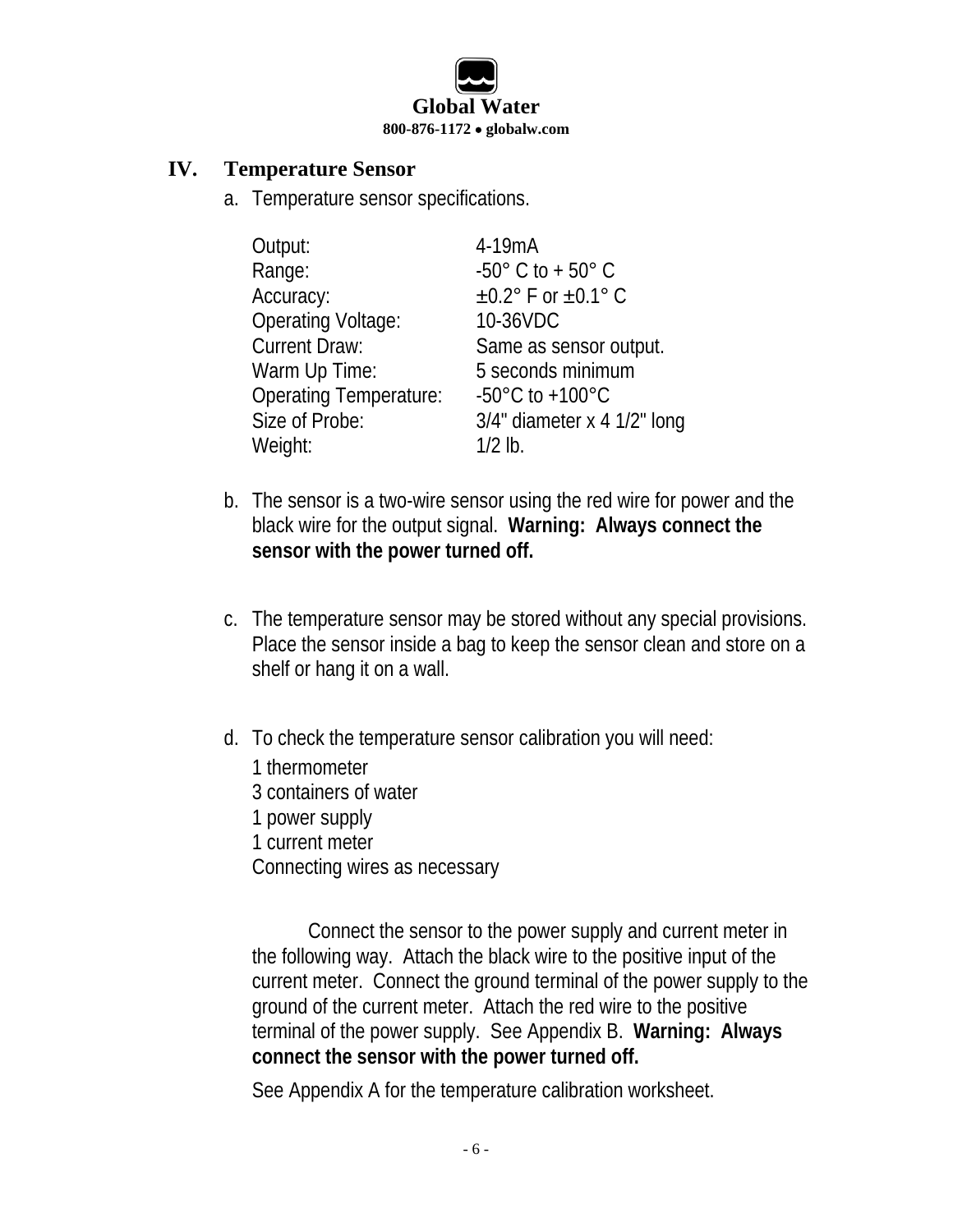

#### **V. pH Sensor**

a. pH sensor specifications.

| Output:                       | 4-19mA                          |
|-------------------------------|---------------------------------|
| Range:                        | $0-14$ pH                       |
| Accuracy:                     | 2% of full scale                |
| <b>Operating Voltage:</b>     | 10-36VDC                        |
| <b>Current Draw:</b>          | 16.6 mA plus sensor output      |
| Warm Up Time:                 | 3 seconds minimum               |
| <b>Operating Temperature:</b> | $-5^{\circ}$ to $+55^{\circ}$ C |
| Pressure Rating:              | 0-100 psi                       |
| Size of Probe:                | 1 1/4" diameter x 10" long      |
| Weight:                       | 1 lb.                           |

- b. The sensing element is covered with a protective cap while at the Global Water facility to prevent the sensor from becoming damaged. This cap must be removed prior to sensor installation or the readings will be in error. To remove the cap, remove the protective shield and remove the rubber cap covering the sensing element. Replace the protective shield. Note: Save the cap for future use.
- c. This sensor has a removable sensing electrode. If the sensor is reading incorrectly, after following the basic maintenance steps, the electrode should be removed and the metal contacts cleaned. If this does not improve the sensor's results the electrode should be replaced. To remove the sensing electrode loosen the set screw holding the sensor shield and remove the shield from the sensor. Unscrew the sensing electrode from the sensor housing. Clean the metal contacts of the electrode with a clean cloth. If the electrode is replaced with a new electrode the sensor must be recalibrated to work correctly.
- d. The pH sensor is a three-wire sensor. Three wire sensors use the red wire for positive voltage, the white wire for the output signal, and the black wire for ground. **Warning: Always connect the sensor with the power turned off.**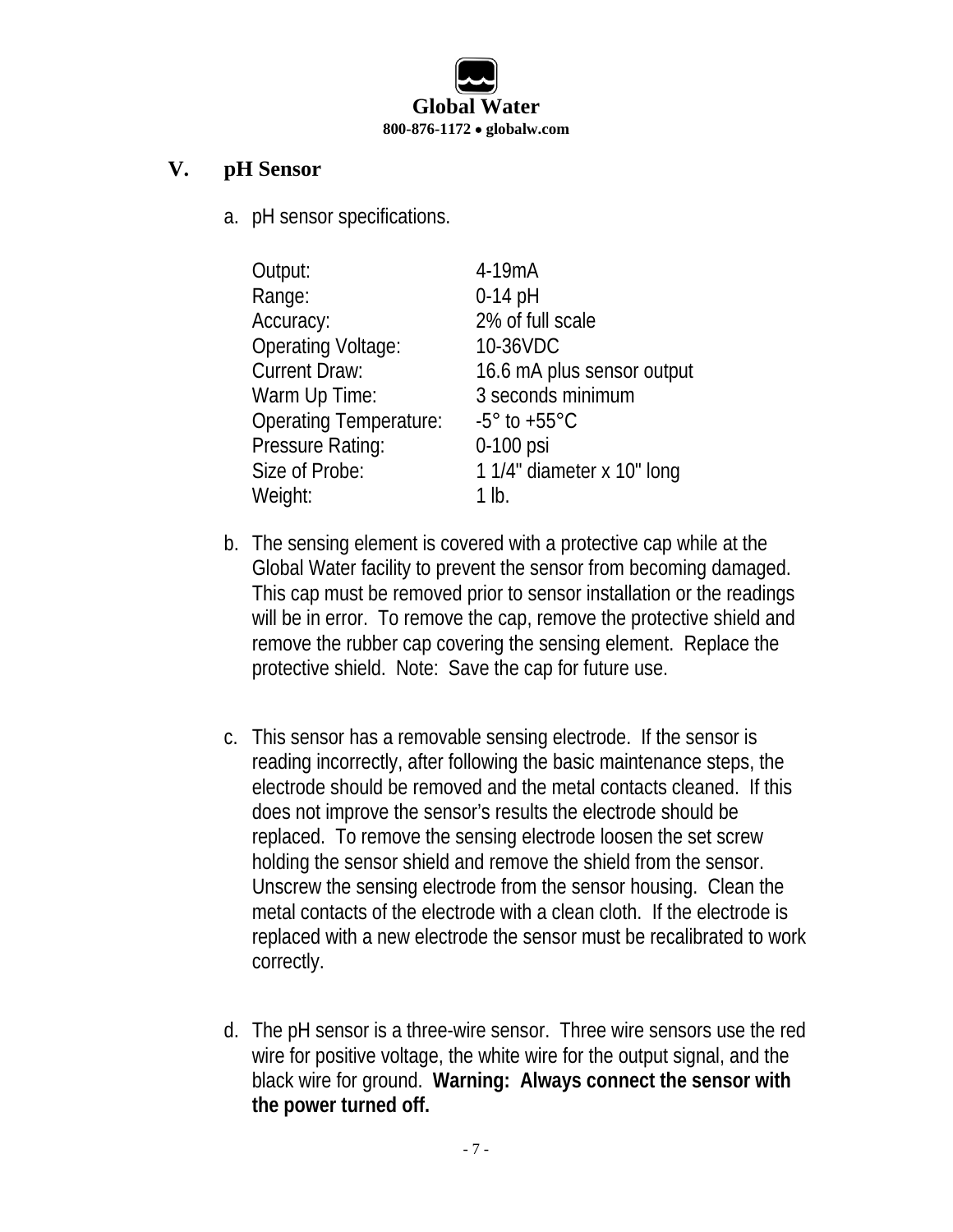

- e. The pH sensor must be stored where the sensing element remains wet or the sensing element will be damaged. It can be stored in a container of clean water or a wet sponge can be placed inside the protective cap shipped with the sensor. Place the cap over the sensing element to keep it wet. The sensor can then be stored on a shelf or hung on a wall.
- f. The pH value of a substance is directly related to the ratio of hydrogen ion (H+) and Hydroxyl ion (OH-) concentrations. If H+ is greater than OH-, the solution is acidic, i.e., the pH value falls in the 0 to 7 range. If the OH- is greater than the H+, the material is basic with a pH value in the 7 to 14 range. If equal amounts of H+ and OH- ions are present, the material is neutral with a pH value of 7.

The pH electrode can be thought of as a battery whose voltage changes as the pH of the solution in which it is inserted changes. It consists of two basic parts: 1) a Hydrogen ion-sensitive glass bulb, and 2) a reference electrode. The special glass of the sensitive bulb has the ability to pass  $H+$  i.e., it is said to be  $H+$  sensitive. This ability allows the H+ inside the bulb to be compared to the H+ outside of the bulb, and a voltage to be developed that is related to the difference. The bulb then is a half-cell that needs a reference voltage in order to function.

The voltage produced by the complete probe is a linear function of pH, generally about 60 mV per pH unit. For example, at 7.00 pH the probe produces zero volts while at 6.00 pH it produces +60 mV. If the voltage had been negative it would indicate that the solution had a value of 8.00 pH.

A buffer solution is a solution with a well-defined pH value and has the ability to resist changes in pH. These characteristics are well suited to the standardization of pH measuring systems. Buffers are available in a wide range of pH values and come either in pre-mixed liquid form or as convenient dry powder capsules. When selecting buffers for use with your particular system, a value should be chosen nearest to that of the sample being measured.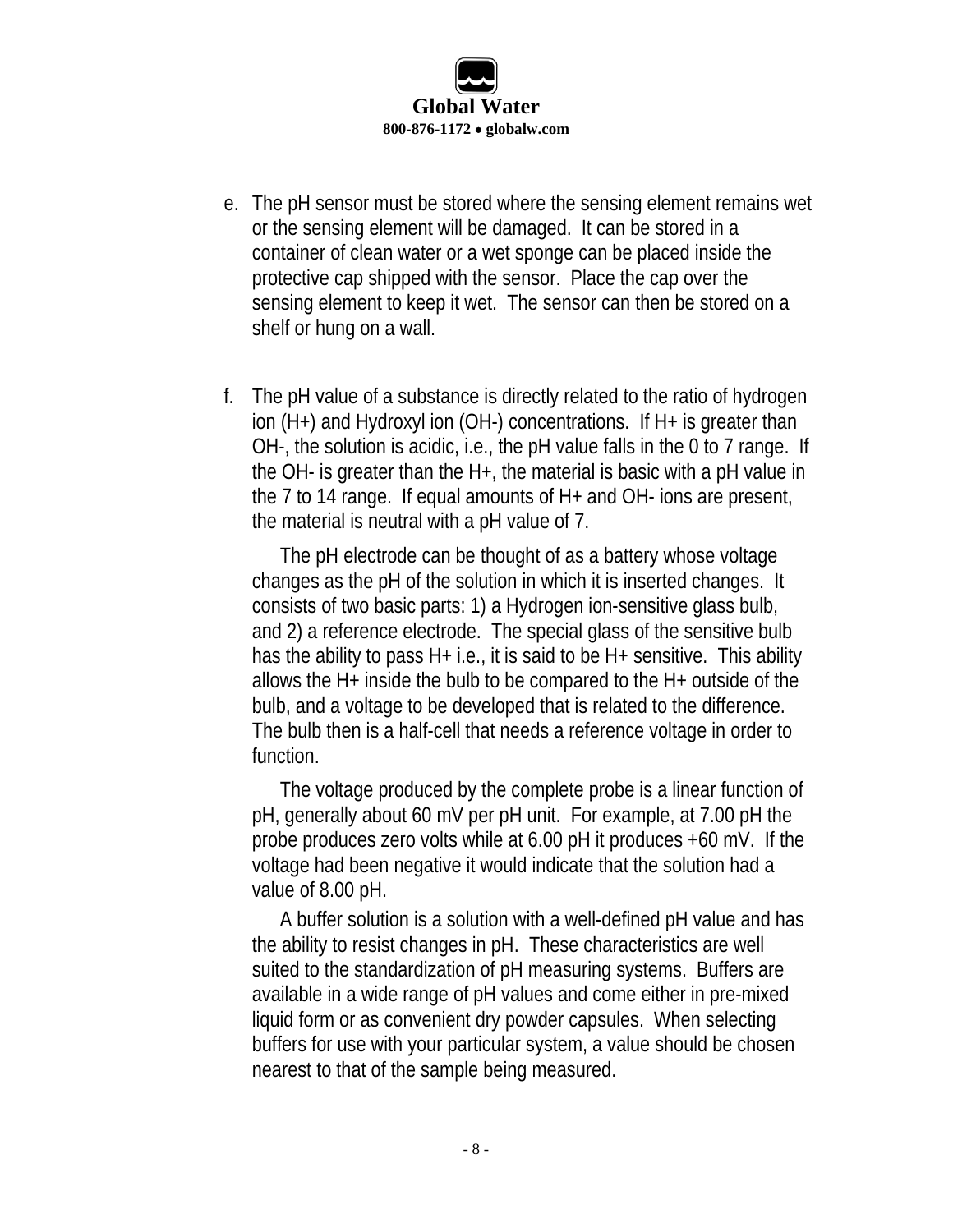

g. Calibration should be checked monthly using the following procedure. You will need the following equipment:

3 small containers

1 bottle of 10pH buffer

1 bottle of 4pH buffer

1 power supply

1 current meter

Connecting wires as necessary

Connect the sensor to the power supply and current meter in the following way. Attach the black wire to the ground terminal of the power supply. Attach the white wire to the positive input of the current meter. Connect the ground terminal of the power supply to the ground of the current meter. Attach the red wire to the positive terminal of the power supply. See Appendix C. **Warning: Always connect the sensor with the power turned off.**

See Appendix A for the pH calibration worksheet.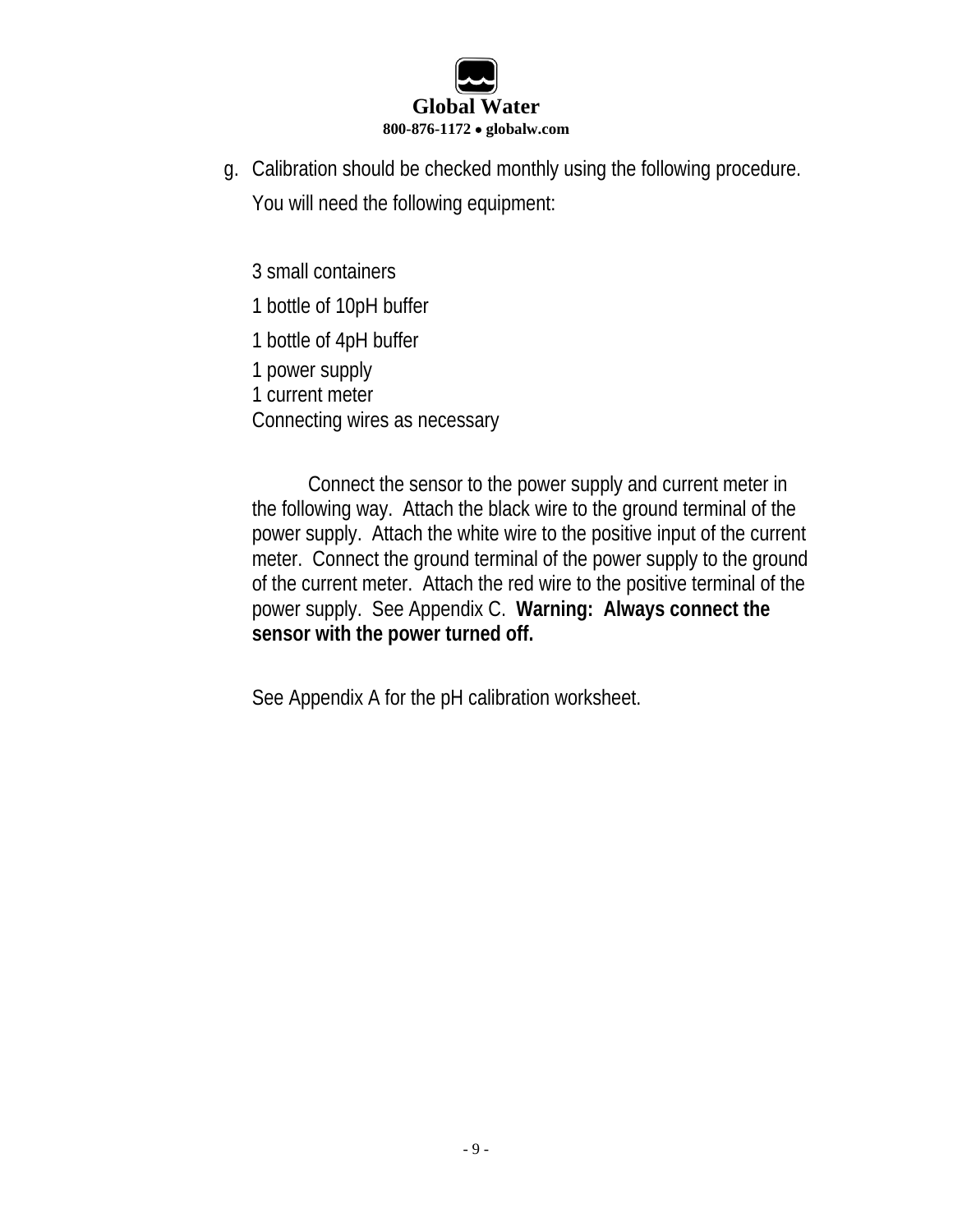

#### **VI. Conductivity Sensor**

a. Conductivity sensor specifications.

| Output:                             | 4-19mA                             |  |
|-------------------------------------|------------------------------------|--|
| Range:                              | 0-5000 uS                          |  |
| Accuracy:                           | 1% of full scale                   |  |
| <b>Operating Voltage:</b>           | $12VDC (+ 5%)$                     |  |
| <b>Current Draw:</b>                | 6.5 mA plus sensor output          |  |
| Warm Up Time:                       | 3 seconds minimum                  |  |
| <b>Operating Temperature:</b>       | $-40^{\circ}$ C to $+55^{\circ}$ C |  |
| Size of Probe:                      | 1" diameter x 12" long             |  |
| Weight:                             | 1 lb.                              |  |
| Temperature compensation: 2% per °C |                                    |  |
| Electrodes:                         | 316 Stainless Steel                |  |

- b. The Conductivity sensor is a three-wire sensor. Three wire sensors use the red wire for positive voltage, the white wire for the output signal, and the black wire for ground. **Warning: Always connect the sensor with the power turned off.**
- c. The Conductivity sensor may be stored without any special provisions. Place the sensor inside a bag to keep the sensor clean and store on a shelf or hang it on a wall.
- d. The Conductivity sensor has two stainless steel electrodes. The outside electrode is a ring and the inside electrode is a wire. The Conductivity sensor measures the ability of a solution to conduct an electric current between the two electrodes. The sensor can be used to measure either solution conductivity or total ion concentration of aqueous samples.
- e. The Conductivity sensor is automatically temperature compensated using an internal thermister. Therefore the sensor will give the same conductivity in a solution that is at 15 °C as it would if the same solution were warmed to 25°C. This means that one calibration can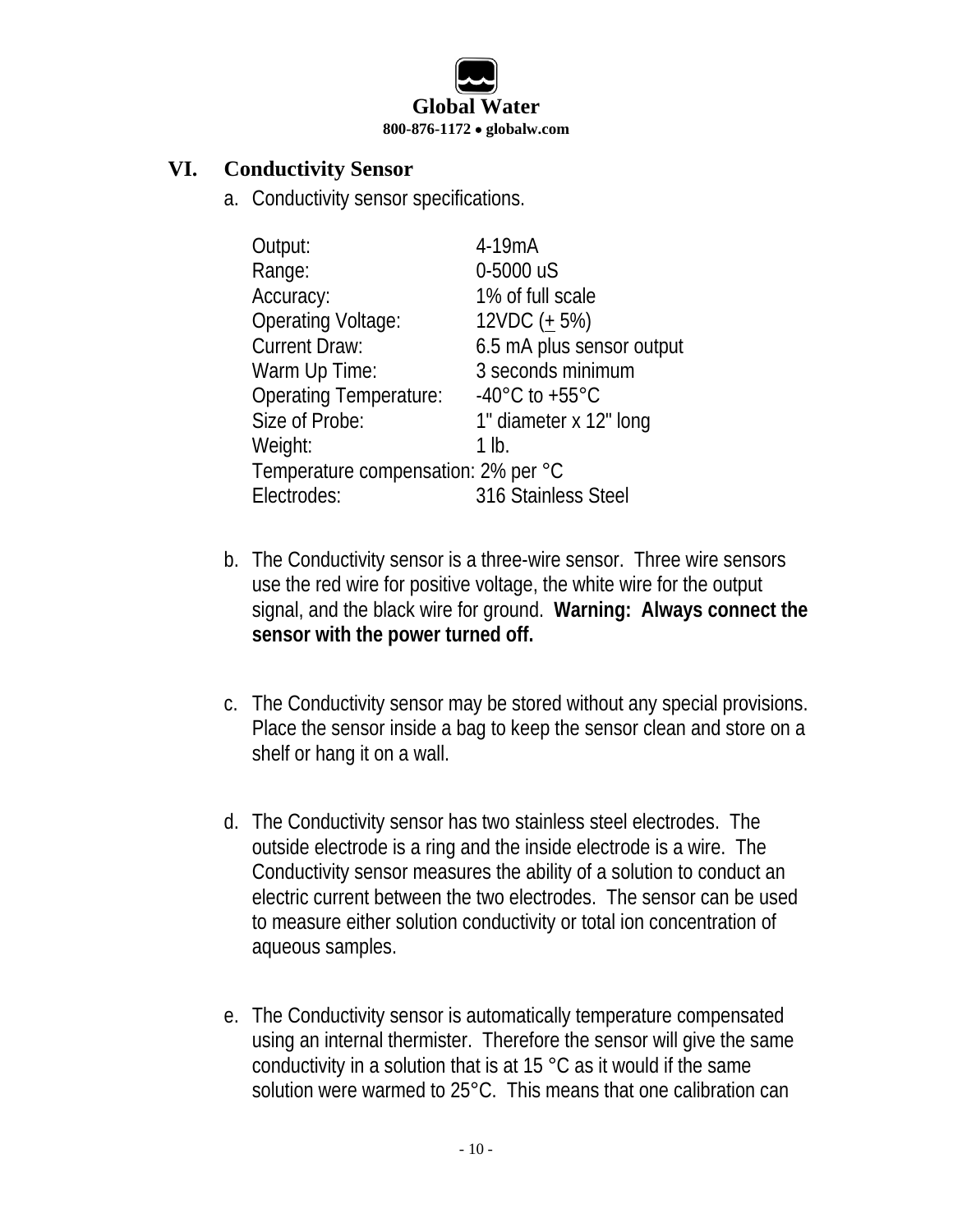

be used for measurements in water samples of different temperatures. Without temperature compensated the conductivity readings would change as the temperature changed, even though the actual ion concentration did not change. **CAUTION**: When using the sensor in solutions with different temperatures the sensor must be left in the new solution for a minimum of 20 minutes prior to taking a valid reading.

- f. To check the Conductivity sensor calibration you will need the following equipment:
	- 3 small containers
	- 1 bottle of distilled water
	- 1 bottle of 5000 uS solution
	- 1 power supply
	- 1 current meter
	- Connecting wires as necessary

Connect the sensor to the power supply and current meter in the following way. Attach the black wire to the ground terminal of the power supply. Attach the white wire to the positive input of the current meter. Connect the ground terminal of the power supply to the ground of the current meter. Attach the red wire to the positive terminal of the power supply. See Appendix C. **Warning: Always connect the sensor with the power turned off.**

See Appendix A for the conductivity calibration worksheet.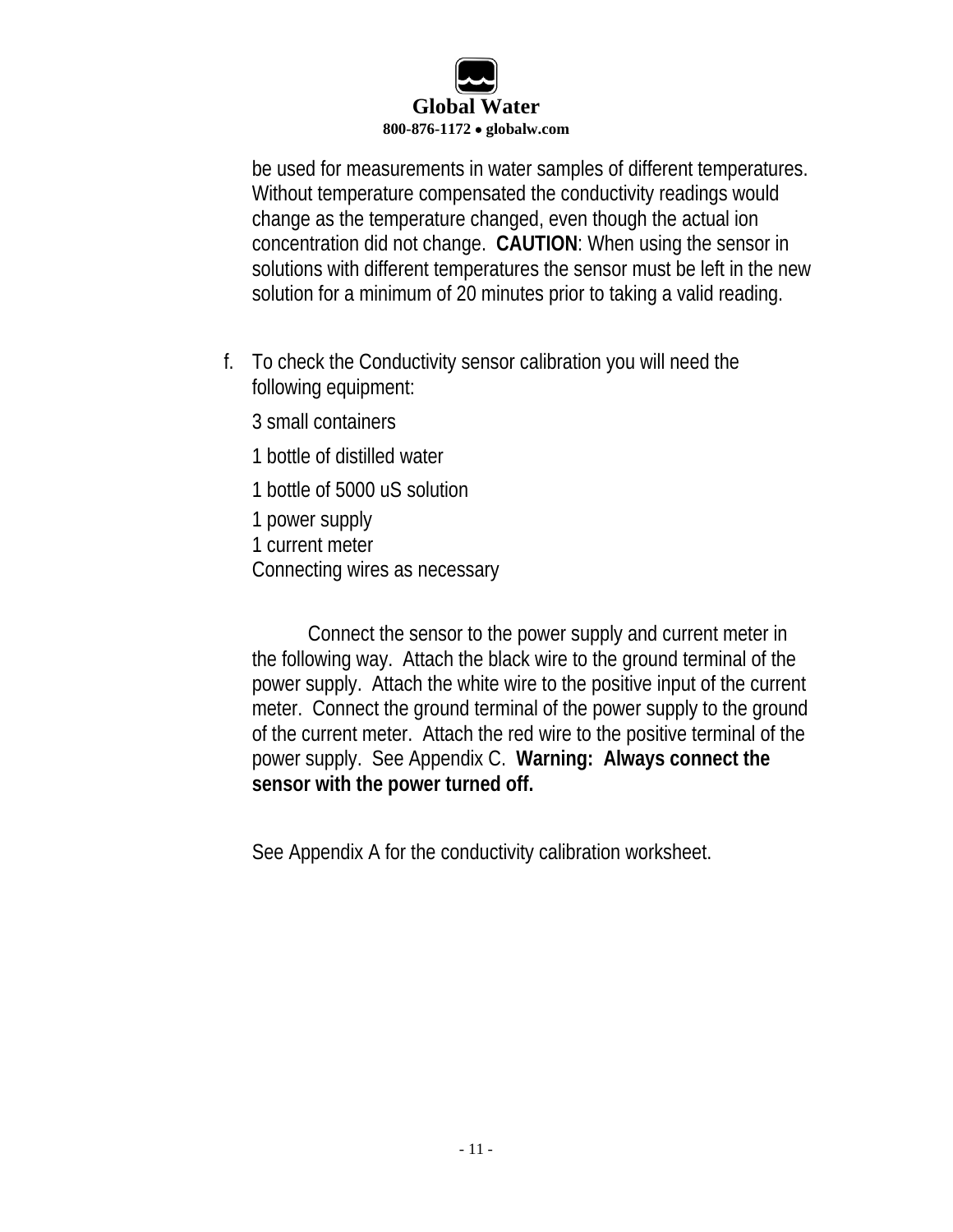

#### **VII. Dissolved Oxygen Sensor**

a. Dissolved Oxygen sensor specifications.

| Output:                   | 4-19mA                           |
|---------------------------|----------------------------------|
| Range:                    | 0-100% Dissolved Oxygen          |
| Accuracy:                 | $+/- 0.5\%$ FS                   |
| <b>Operating Voltage:</b> | 10-36VDC                         |
| <b>Current Draw:</b>      | 11.8 mA plus sensor output       |
| Warm Up Time:             | 10 seconds minimum               |
| <b>Operating Temp:</b>    | $-40^{\circ}$ to $+55^{\circ}$ C |
| Size of Probe:            | 1 1/4" diameter x 11" long       |
| Weight:                   | 1 lb.                            |
| Membrane:                 | 0.001 FEP Teflon (standard)      |
| <b>Combined Error:</b>    | 2% FS                            |

- b. The sensing element is covered with a protective cap while at the Global Water facility to prevent the sensor from becoming damaged. This cap must be removed prior to sensor installation or the readings will be in error. To remove the cap, remove the protective shield and remove the rubber cap covering the sensing element. Replace the protective shield. Note: Save the cap for future use.
- c. This sensor has a removable sensing electrode. If the sensor is reading incorrectly, after following the basic maintenance steps, the electrode should be removed and the metal contacts cleaned. If this does not improve the sensor's results the electrode should be replaced. To remove the sensing electrode loosen the set screw holding the sensor shield and remove the shield from the sensor. Unscrew the sensing electrode from the sensor housing. Clean the metal contacts of the electrode with a clean cloth. If the electrode is replaced with a new electrode the sensor must be recalibrated to work correctly.
- d. The Dissolved Oxygen sensor is a three-wire sensor. Three wire sensors use the red wire for positive voltage, the white wire for the output signal, and the black wire for ground. **Warning: Always connect the sensor with the power turned off.**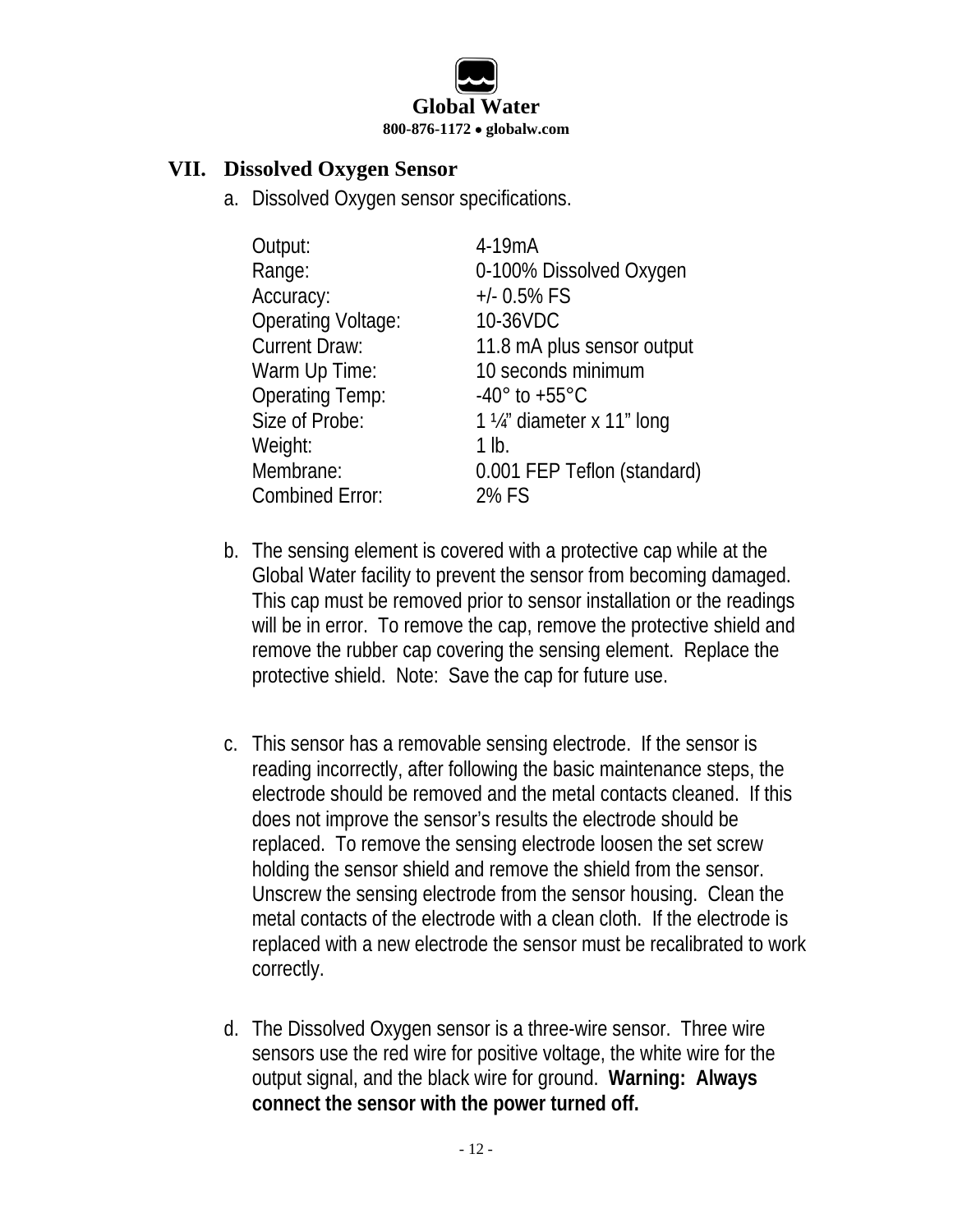

- e. The dissolved oxygen sensor must be stored where the sensing element remains wet or the sensing element will be damaged. It can be stored in a container of clean water or a wet sponge can be placed inside the protective cap shipped with the sensor. Place the cap over the sensing element to keep it wet. The sensor can then be stored on a shelf or hung on a wall.
- f. Dissolved oxygen (DO) refers to the volume of oxygen that the water contains. The quantity of oxygen that the water can hold depends on the temperature, salinity, and pressure of the water. Gas solubility increases with decreasing temperature (colder water holds more oxygen). Gas solubility increases with decreasing salinity (freshwater holds more oxygen than does saltwater). Finally, gas solubility decreases as pressure decreases. Thus, the amount of oxygen absorbed in water decreases as altitude increases because of the decrease in relative pressure.
- g. Calibration should be checked monthly using the following procedure.

You will need the following equipment:

- 2 small containers
- 1 one-gallon container
- 1 package of zero oxygen solution
- 1 power supply
- 1 current meter
- Connecting wires as necessary

Connect the sensor to the power supply and current meter in the following way. Attach the black wire to the ground terminal of the power supply. Attach the white wire to the positive input of the current meter. Connect the ground terminal of the power supply to the ground of the current meter. Attach the red wire to the positive terminal of the power supply. See Appendix C. **Warning: Always connect the sensor with the power turned off.**

See Appendix A for the dissolved oxygen calibration worksheet.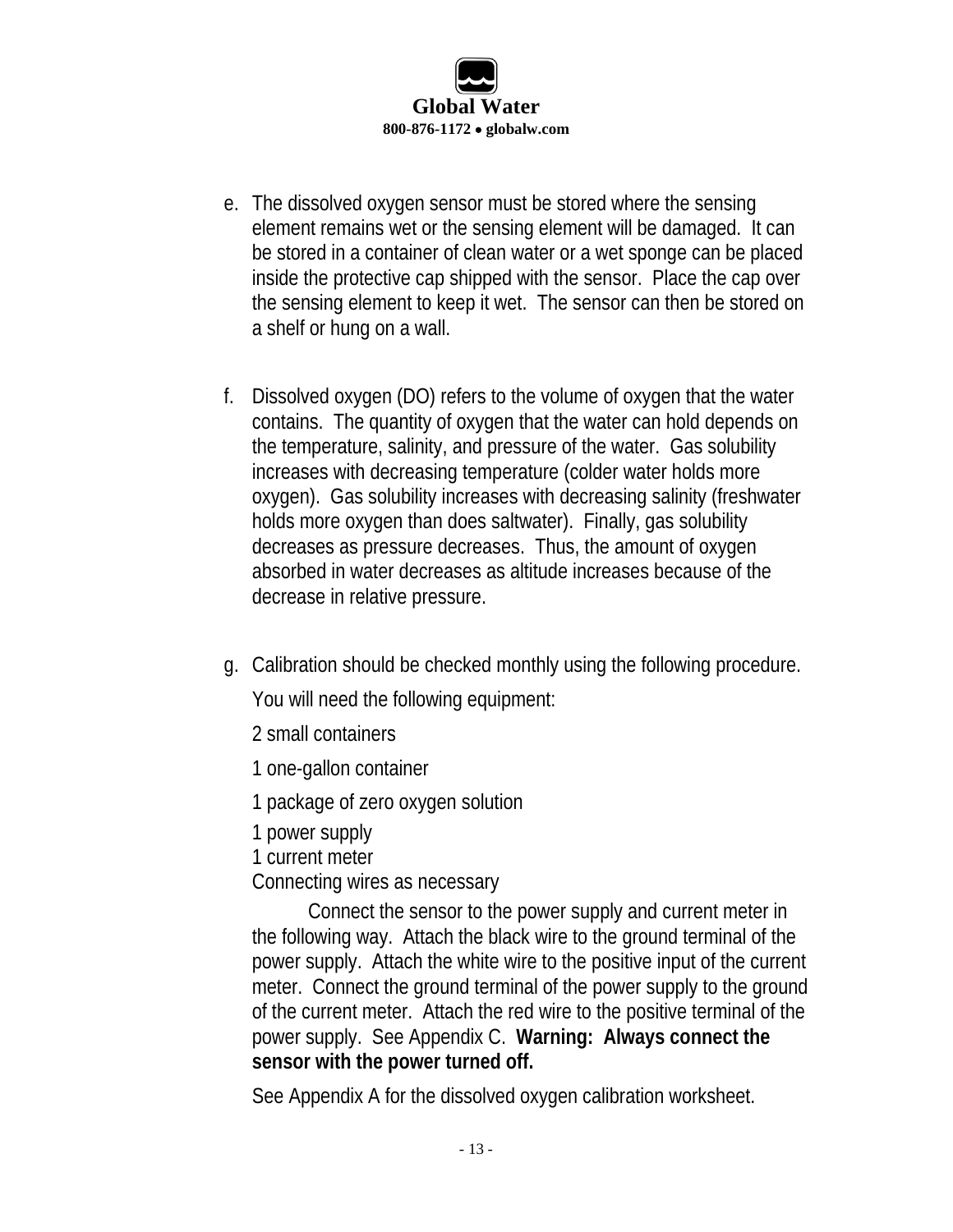

#### **VIII. ORP/Redox Sensor**

a. ORP/Redox sensor specifications.

| Output:                   | 4-19 mA                               |
|---------------------------|---------------------------------------|
| Range:                    | -500mV to $+500$ mV                   |
| Accuracy:                 | 2% of full scale                      |
| <b>Operating Voltage:</b> | 10-36VDC                              |
| <b>Current Draw:</b>      | 13.5 mA plus sensor output            |
| Warm Up Time:             | 3 seconds minimum                     |
| <b>Operating Temp:</b>    | $0^{\circ}$ to +55 $^{\circ}$ C       |
| Size:                     | 1" diameter x 10 $\frac{1}{2}$ " long |
| Weight:                   | 1 lb.                                 |

- b. The sensing element is covered with a protective cap while at the Global Water facility to prevent the sensor from becoming damaged. This cap must be removed prior to sensor installation or the readings will be in error. To remove the cap, gently pull the rubber tab on the end of the cap and the cap should come off. Replace the protective shield. Note: Save the cap for future use.
- c. The ORP/Redox sensor is a three-wire sensor. Three wire sensors use the red wire for positive voltage, the white wire for the output signal, and the black wire for ground. **Warning: Always connect the sensor with the power turned off.**
- d. The ORP/Redox sensor must be stored where the sensing element remains wet or the sensing element will be damaged. It can be stored in a container of clean water or a wet sponge can be placed inside the protective cap shipped with the sensor. Place the cap over the sensing element to keep it wet. The sensor can then be stored on a shelf or hung on a wall.
- e. ORP (Oxidation Reduction Potential) is a measure of the oxidation activity of the water. If the oxidation activity is high it will rust a piece of iron quickly. ORP is also used as an alternative way to measure chlorine concentration, since water high in chlorine (a strong oxidizer)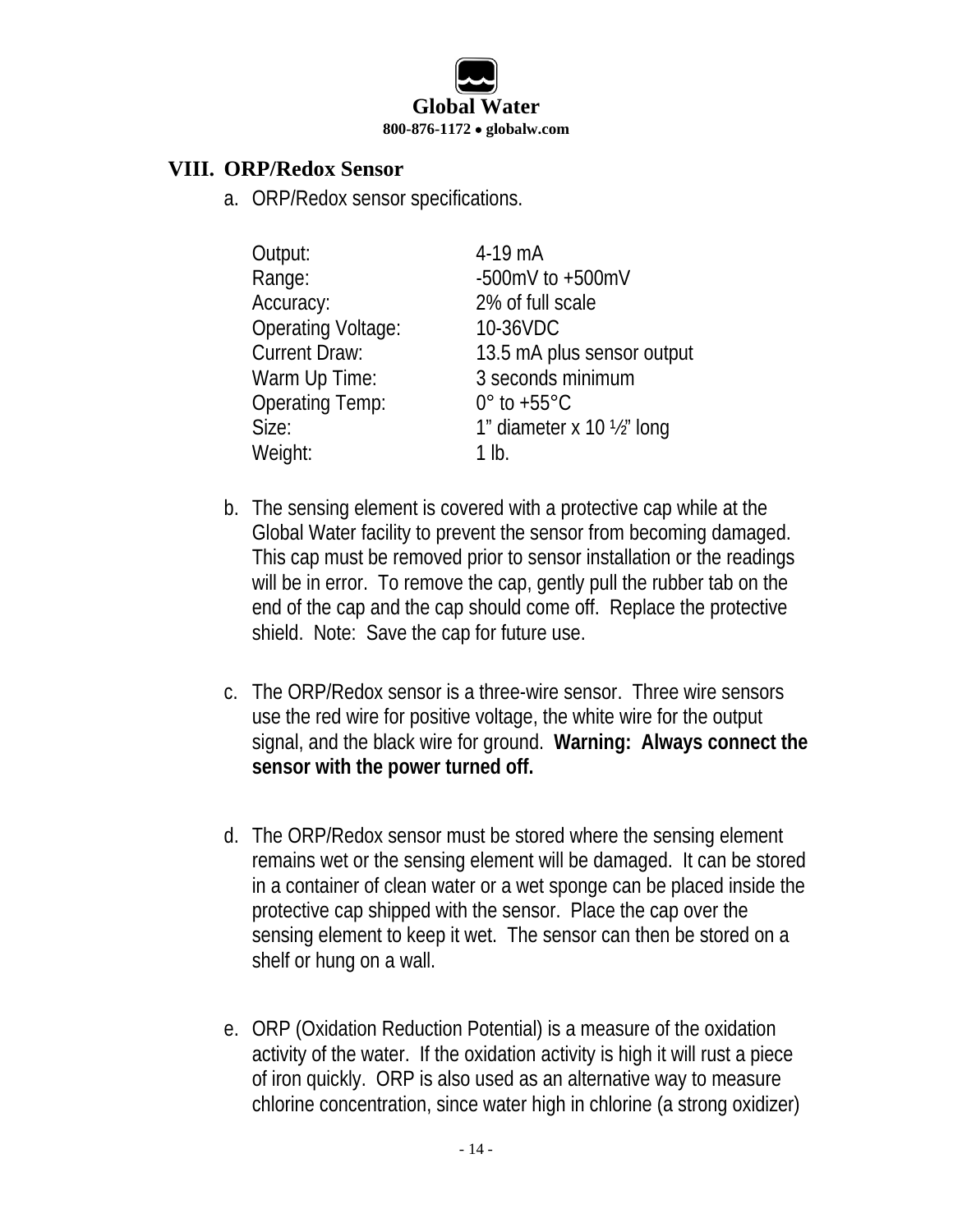

has a high ORP. ORP is measured as a voltage between a platinum wire and a reference electrode. As this voltage goes up, the ORP goes up. The sensor amplifies this voltage and converts it to the 4-20 mA output signal.

f. To check the conductivity sensor calibration you will need the following equipment:

3 small containers

- 1 package of 100mV solution
- 1 package of 465mV solution
- 1 power supply
- 1 current meter
- Connecting wires as necessary

Connect the sensor to the power supply and current meter in the following way. Attach the black wire to the ground terminal of the power supply. Attach the white wire to the positive input of the current meter. Connect the ground terminal of the power supply to the ground of the current meter. Attach the red wire to the positive terminal of the power supply. See Appendix C. **Warning: Always connect the sensor with the power turned off.**

See Appendix A for the dissolved oxygen calibration worksheet.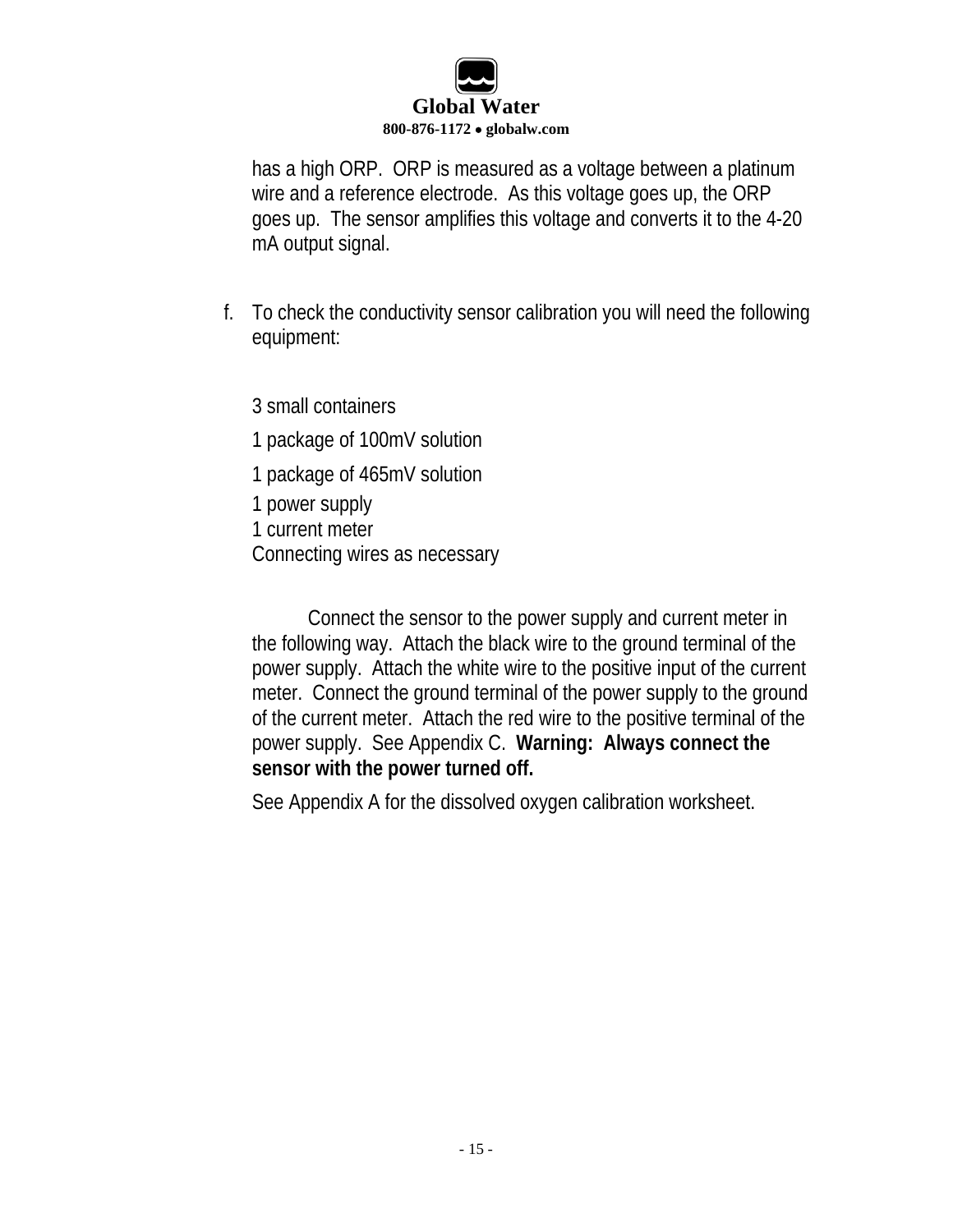

#### **IX. Maintenance**

- a. Global Water recommends verifying the calibration every 6 months unless specified otherwise.
- b. The sensors must be cleaned periodically. The suggested cleaning rate depends on the installation area. In dirty areas the sensor should be cleaned weekly. In a clean area they can be cleaned yearly. Begin by checking them after the first week, then wait one month if appropriate and so on. All sensors can be cleaned using water and liquid dish soap. A small amount of bleach can be added if there appears to be algae growth. Clean glass membranes with a Q-tip, soap, water, and bleach. Electrodes should be cleaned with a bristle brush, soap, and water.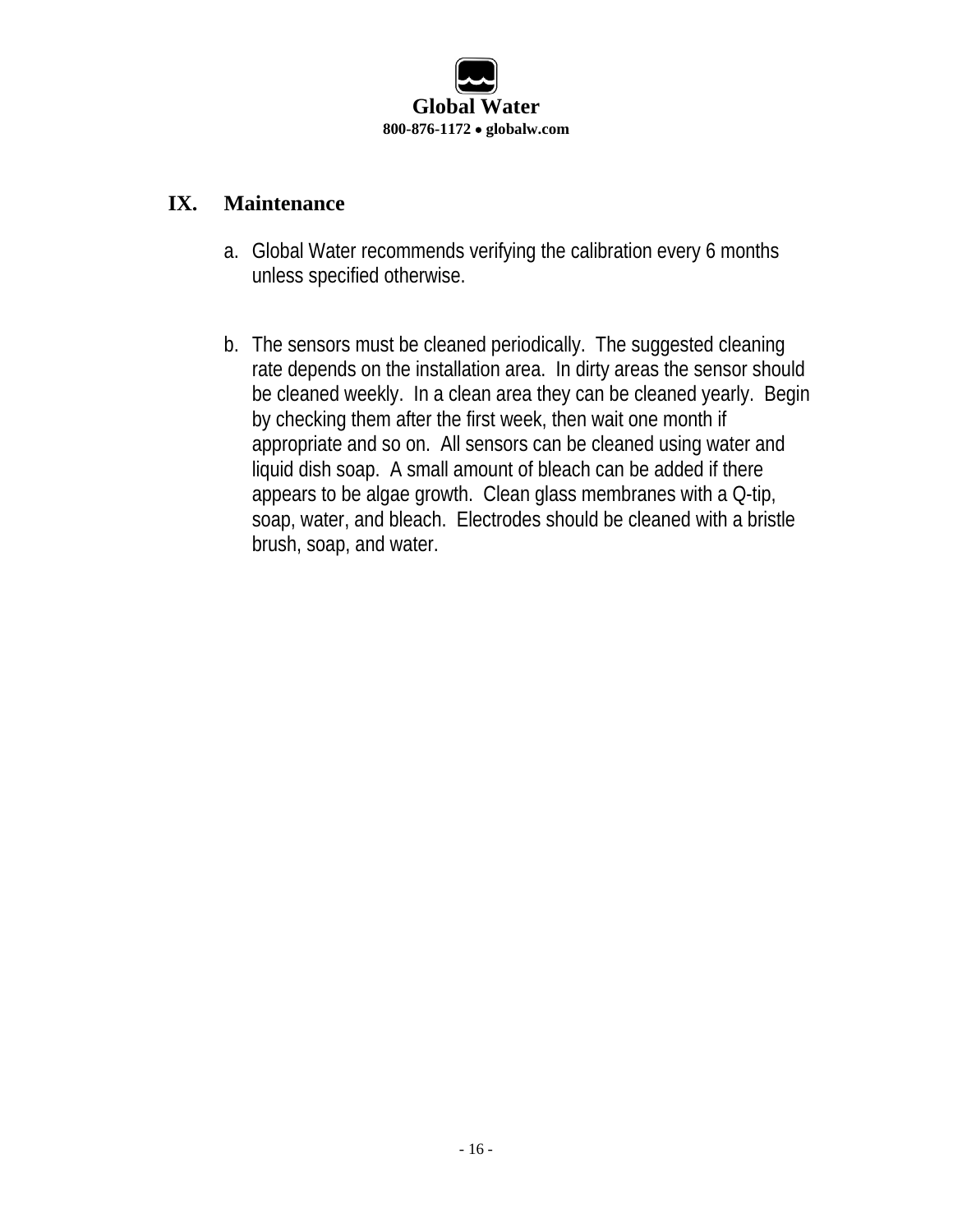

#### **X. Trouble Shooting**

Issue: Sensor reading incorrectly

- a. Verify power source is supplying correct voltage.
- b. Clean the sensor following the maintenance instructions.
- c. Check the sensor's calibration.

#### Other issues

d. Call Global Water for tech support: 800-876-1172 or 916-638-3429 (many problems can be solved over the phone). Fax: 916-638-3270 or Email: **globalw@globalw.com.**

When calling for tech support, please have the following information ready;

- 1. Model #.
- 2. Unit serial number.
- 3. P.O.# the equipment was purchased on.
- 4. Our sales number or the invoice number.
- 5. Repair instructions and/or specific problems relating to the product.

Be prepared to describe the problem you are experiencing including specific details of the application, installation, and any additional pertinent information.

e. In the event that the equipment needs to be returned to the factory for any reason, please call to obtain an RMA# (Return Material Authorization). Do not return items without an RMA# displayed on the outside of the package.

Clean and decontaminate the sensor if necessary. Include a written statement describing the problems.

Send the package with shipping prepaid to our factory address. Insure your shipment, Global Water's warranty does not cover damage incurred during transit.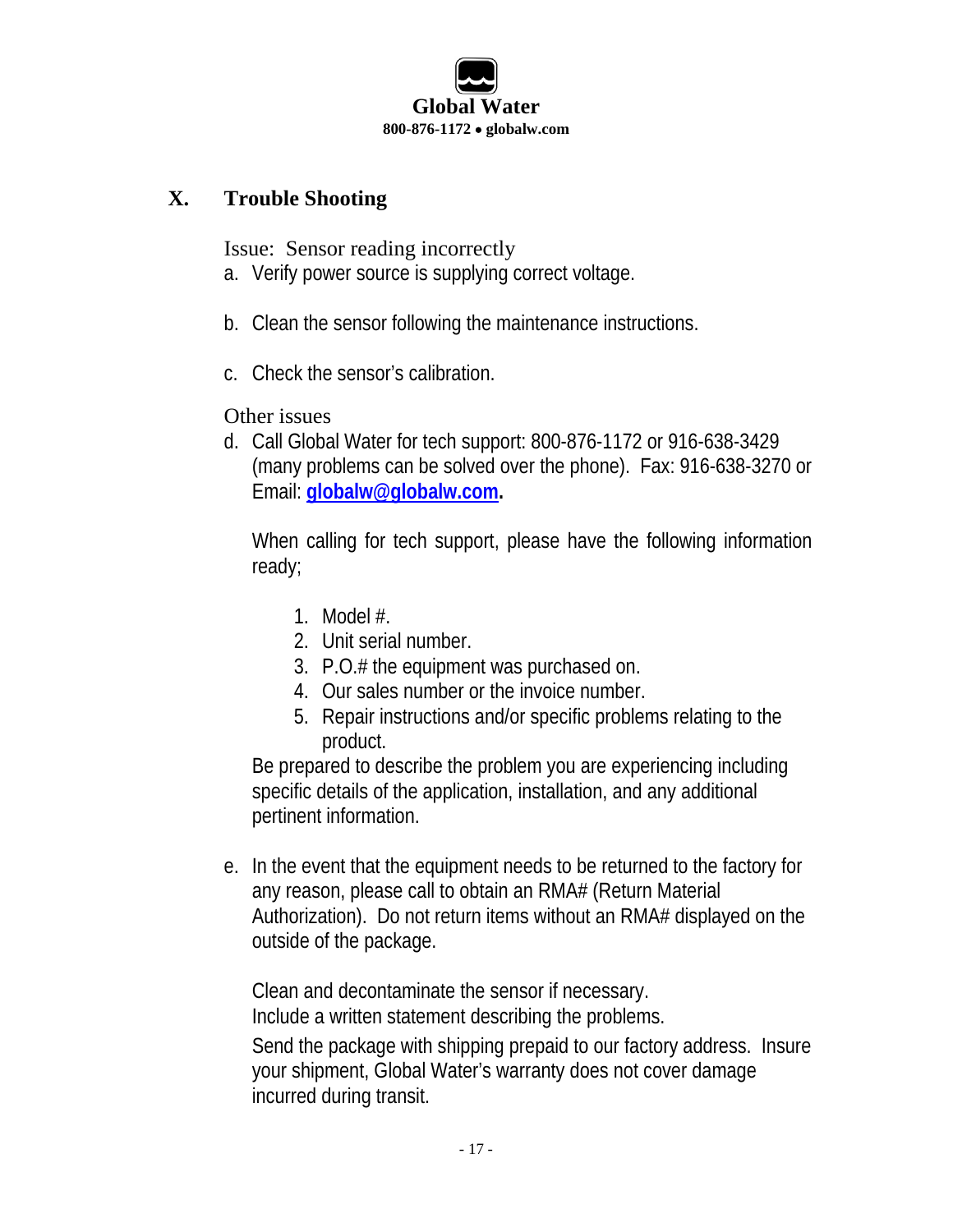

#### **XI. Warranty**

- a. Global Water Instrumentation, Inc. warrants that its products are free from defects in material and workmanship under normal use and service for a period of one year from date of shipment from factory. Global Water's obligations under this warranty are limited to, at Global Water's option: (I) replacing or (II) repairing; any products determined to be defective. In no case shall Global Water's liability exceed the products original purchase price. This warranty does not apply to any equipment that has been repaired or altered, except by Global Water Instrumentation, Inc., or which has been subject to misuse, negligence or accident. It is expressly agreed that this warranty will be in lieu of all warranties of fitness and in lieu of the warranty of merchantability.
- b. The warranty begins on the date of your invoice.
- **c. Replaceable electrodes for the pH and Dissolved Oxygen sensors are not covered under this warrantee.**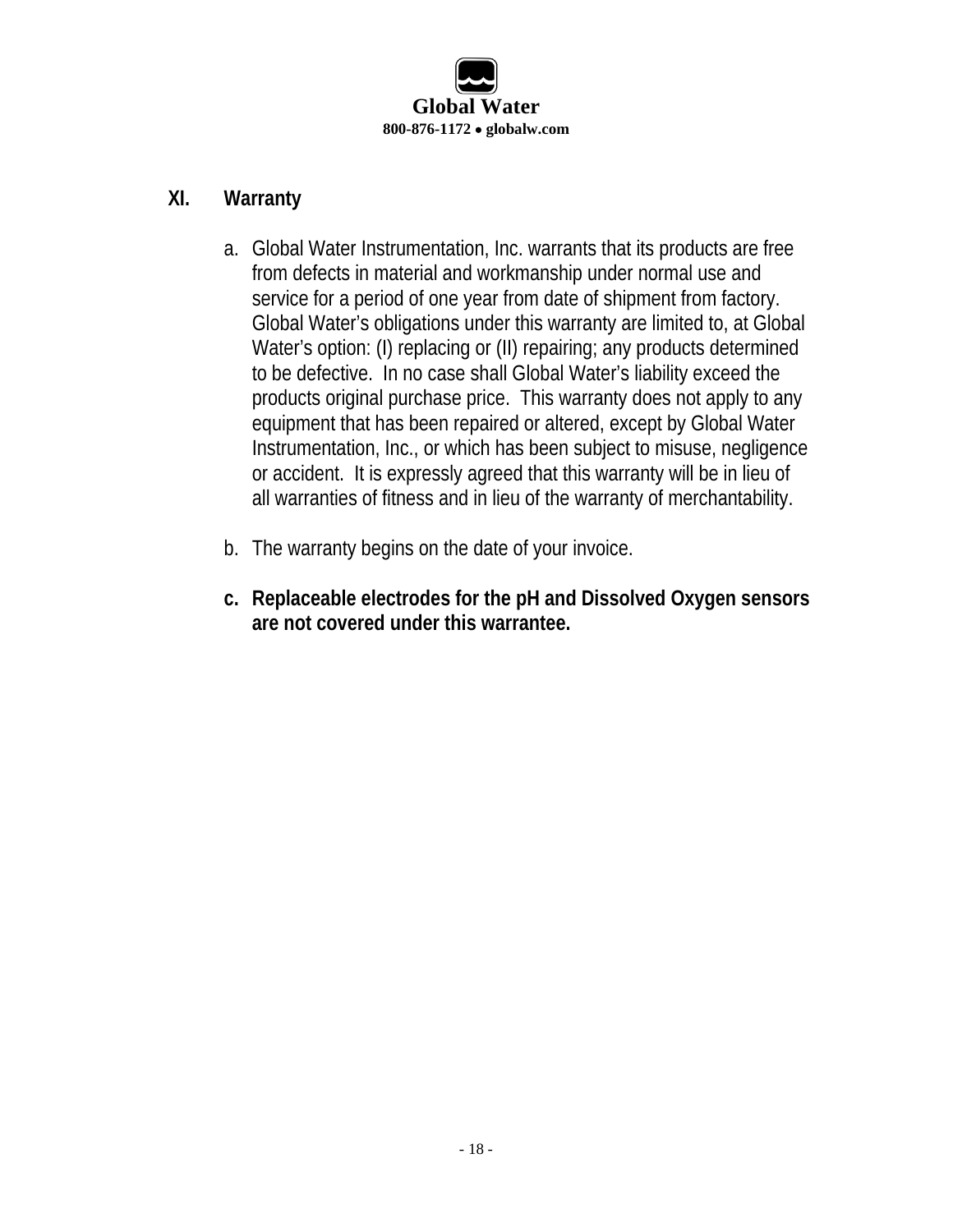## **Global Water 800-876-1172** • **globalw.com**

#### **XII. Appendix A: Calibration Procedures**

Temperature Calibration check

- Step 1) Fill a container of water with enough ice that it will not melt quickly.
- Step 2) Place the temperature sensor and thermometer into the container. Turn on the power supply and the current meter. Let the sensor stabilize for 30 minutes before taking any measurements.
- Step 3) Record the ice bath temperature,  $I_T =$  \_\_\_\_\_\_, and record the output current of the sensor,  $I_C =$  \_\_\_\_\_\_\_.
- Step 4) Fill a container with enough warm water that it will not cool down quickly.
- Step 5) Place the temperature sensor and thermometer into the container. Turn on the power supply and the current meter. Let the sensor stabilize for 30 minutes before taking any measurements.
- Step 6) Record the warm water temperature,  $W_T =$  \_\_\_\_\_\_, and record the output current of the sensor,  $W_c =$  \_\_\_\_\_\_\_.
- Step 7) Subtract  $I_c$  from  $W_c$ ,  $W_c$ - $I_c =$  \_\_\_\_\_\_\_ = C.
- Step 8) Subtract  $I_T$  from  $W_T$ ,  $W_T$   $I_T$  = \_\_\_\_\_\_\_\_ = T.
- Step 9) Calculate B.  $W_C (C/T)(W_T) =$  \_\_\_\_\_\_\_ = B.
- Step 10) Find the low current value for the sensor.  $-(C/T)(50)+B=$  \_\_\_\_\_\_\_  $= L<sub>C</sub>$ . This current is the output current the sensor would produce if the temperature were -50°C.
- Step 11) Find the high current value for the sensor.  $(C/T)(50)+B=$  $=$  H $_{\rm C}$ . This current is the output current the sensor would produce if the temperature were 50°C.
- Step 12) Use these new current values to recalibrate the system that is monitoring the sensor output.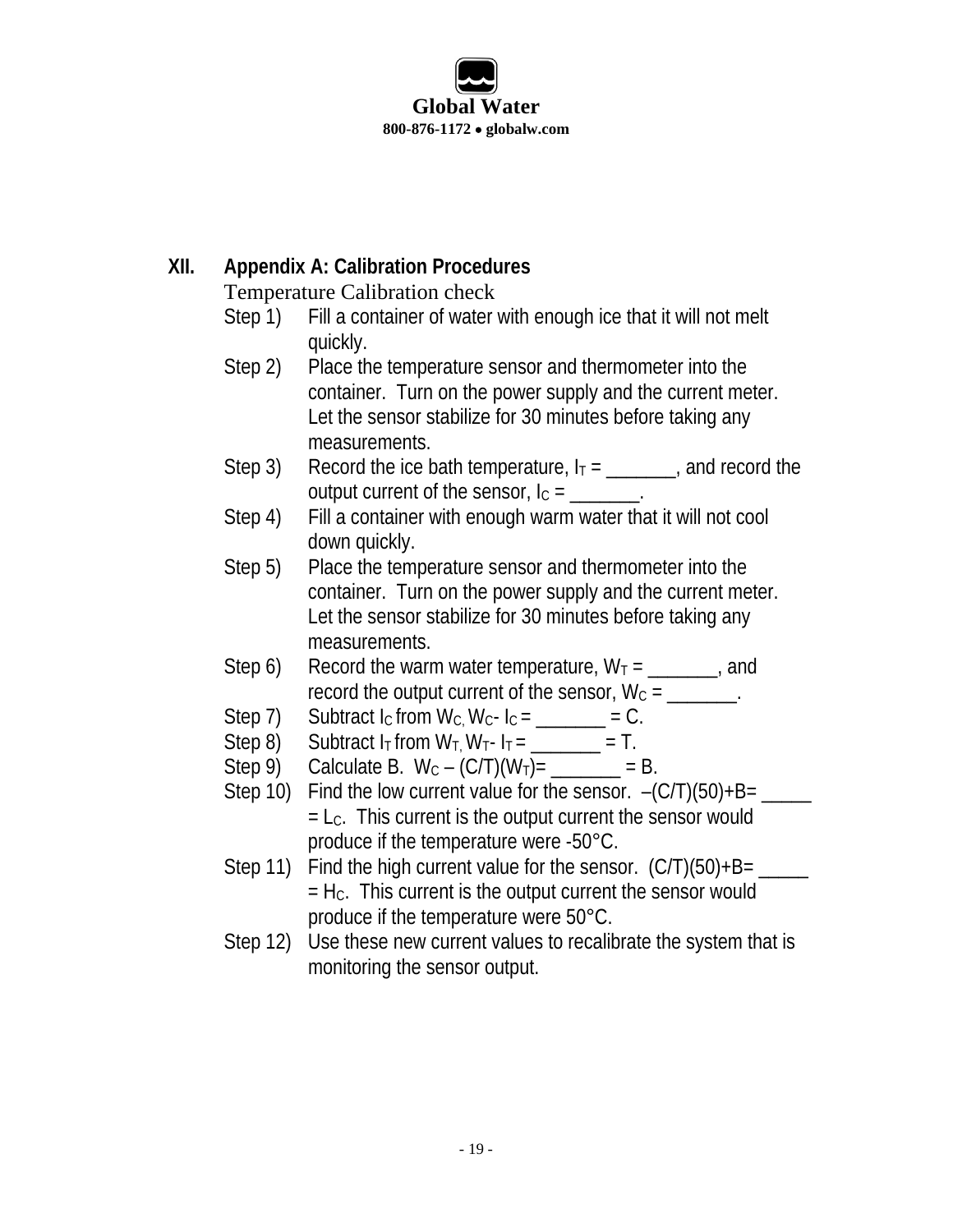

#### pH Calibration check

- Step 1) Fill one container with tap water and another with 4 pH buffer solution.
- Step 2) Place the pH sensor into the container with 4 pH buffer. Turn on the power supply and the current meter. Let the sensor stabilize for 5 minutes before taking any measurements.
- Step 3) Record the output current of the sensor,  $W =$ Remove the sensor and rinse it off in the tap water.
- Step 4) Fill a container with 10 pH buffer solution.
- Step 5) Place the pH sensor into the container. Turn on the power supply and the current meter. Let the sensor stabilize for 5 minutes before taking any measurements.
- Step 6) Record the output current of the sensor,  $X =$  \_\_\_\_\_\_\_. Remove the sensor and rinse it off in the tap water.
- Step 7) Subtract 4 pH current output from the 10 pH current output, X  $W =$   $= C$ .
- Step 8) Calculate B.  $X (C/6)(10) =$  \_\_\_\_\_\_\_ = B.
- Step 9) Find the low current value for the sensor.  $B =$  \_\_\_\_\_ = L<sub>C</sub>. This current is the output current the sensor would produce if the pH were 0.
- Step 10) Find the high current value for the sensor.  $(C/6)(14)$ + B=  $\mathcal{L} = H_c$ . This current is the output current the sensor would produce if the pH were 14.
- Step 11) Use these new current values to recalibrate the system that is monitoring the sensor output.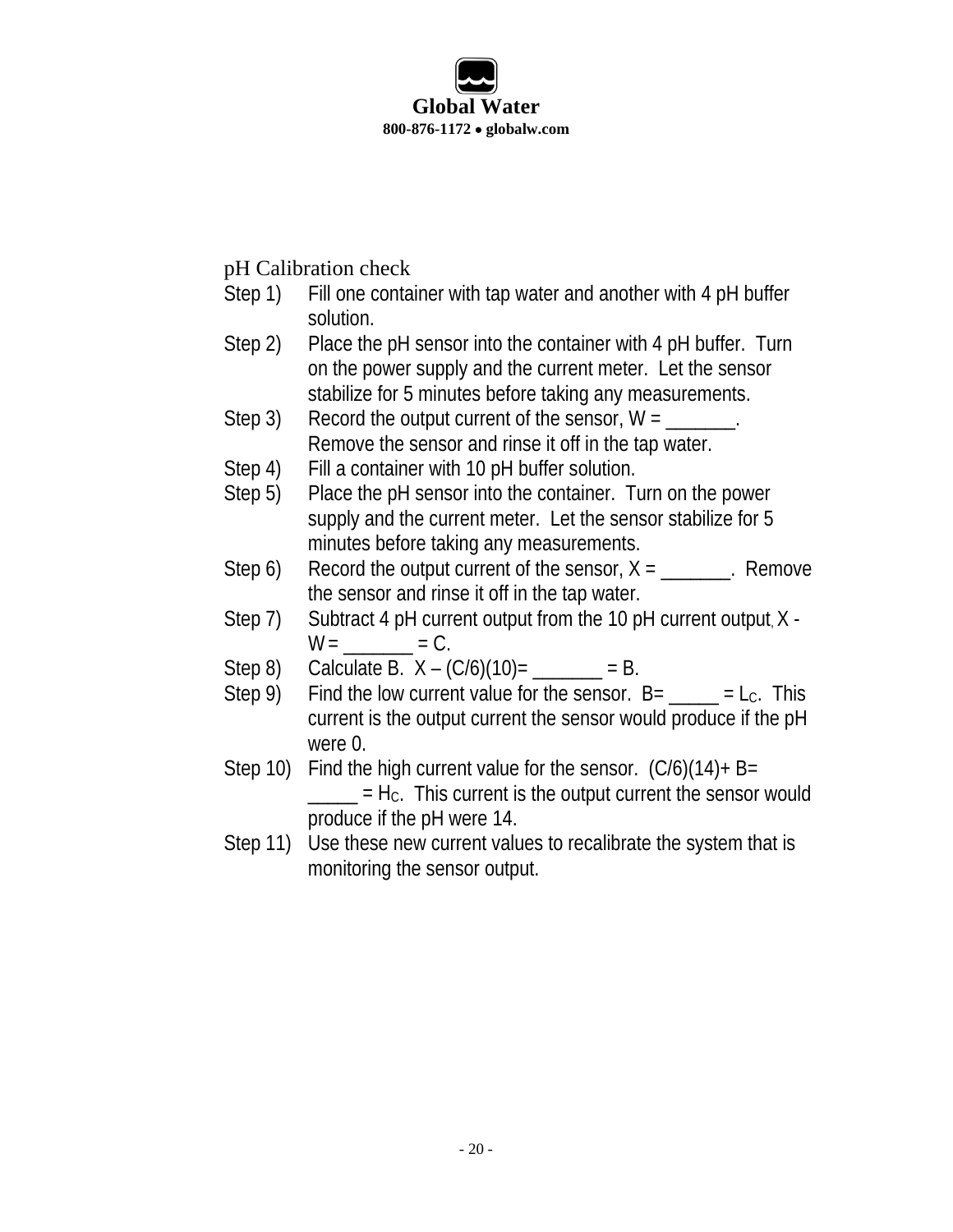

Conductivity Calibration check

- Step 1) Fill one container with tap water and another with 5000 uS solution. Ensure that the solution covers the bottom 2" of the sensor.
- Step 2) Place the conductivity sensor into the container with 5000 uS solution. Turn on the power supply and the current meter. Let the sensor stabilize for 5 minutes before taking any measurements. (20 minutes if the sensor's temperature is different from the solutions.)
- Step 3) Record the output current of the sensor,  $X =$  Remove the sensor and rinse it off in the tap water.
- Step 4) Fill a container with distilled water.
- Step 5) Place the conductivity sensor into the container. Turn on the power supply and the current meter. Let the sensor stabilize for 5 minutes before taking any measurements. (20 minutes if the sensor's temperature is different from the water.)
- Step 6) Record the output current of the sensor,  $W =$
- Step 7) The low current value for the sensor is equal to W. This current is the output current the sensor would produce if the conductivity were 0.
- Step 8) The high current value for the sensor is equal to X. This current is the output current the sensor would produce if the conductivity were 5000 uS.
- Step 9) Use these new current values to recalibrate the system that is monitoring the sensor output.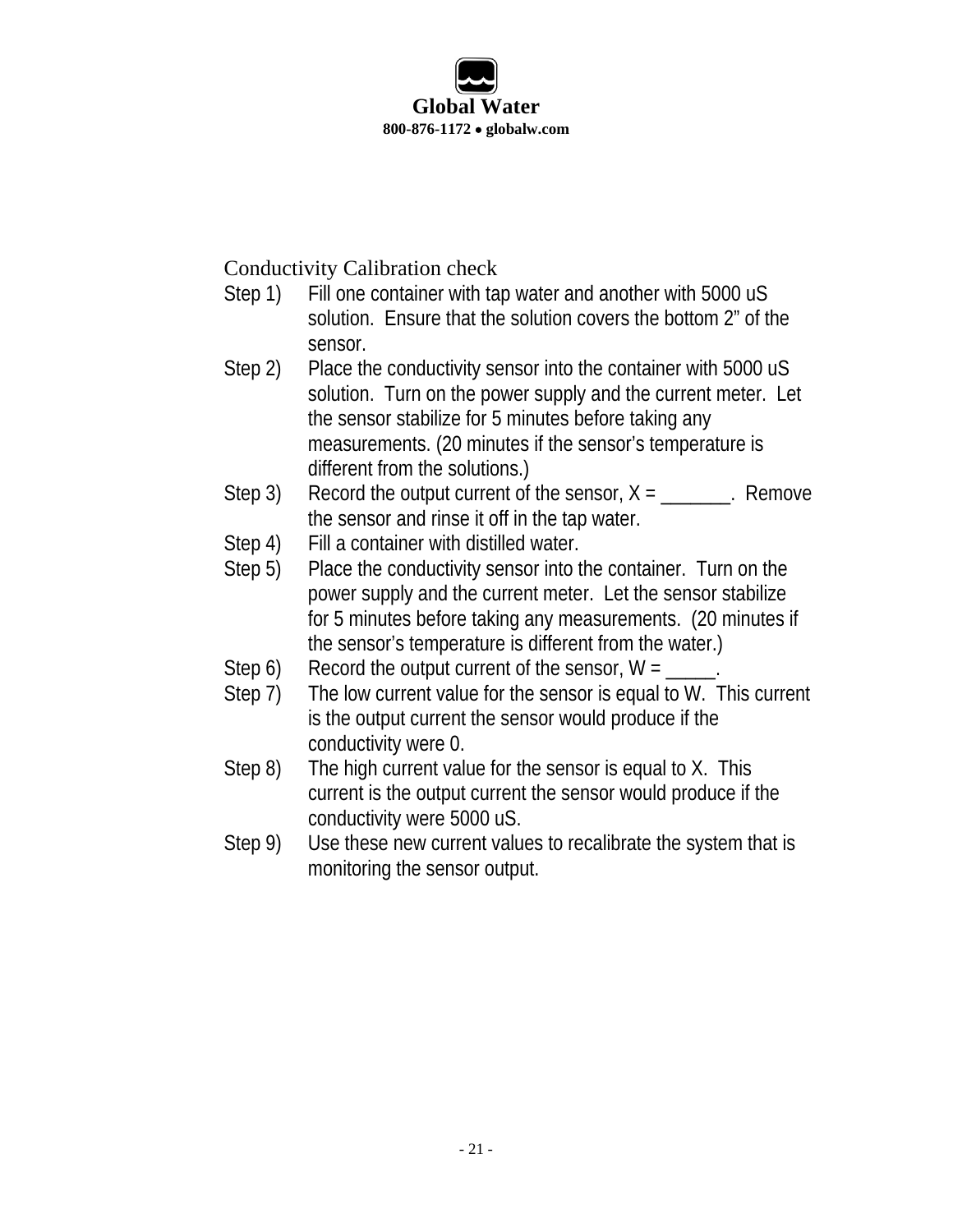

Dissolved Oxygen Calibration check

- Step 1) Fill one container with tap water and another with Zero Oxygen solution.
- Step 2) Place the dissolved oxygen sensor into the container with the Zero Oxygen solution. Turn on the power supply and the current meter. Let the sensor stabilize for 5 minutes before taking any measurements.
- Step 3) Record the output current of the sensor,  $W = \$ Remove the sensor and rinse it off in the tap water.
- Step 4) Fill the one-gallon container half full of tap water and shake vigorously for several minutes to mix the water with oxygen
- Step 5) Place the dissolved oxygen sensor into the container. Turn on the power supply and the current meter. Let the sensor stabilize for 5 minutes before taking any measurements.
- Step 6) Record the output current of the sensor,  $X = \_$
- Step 7) The low current value for the sensor is equal to W. This current is the output current the sensor would produce if the dissolved oxygen value were 0%.
- Step 8) The high current value for the sensor is equal to X. This current is the output current the sensor would produce if the dissolved oxygen value were 100%.
- Step 9) Use these new current values to recalibrate the system that is monitoring the sensor output.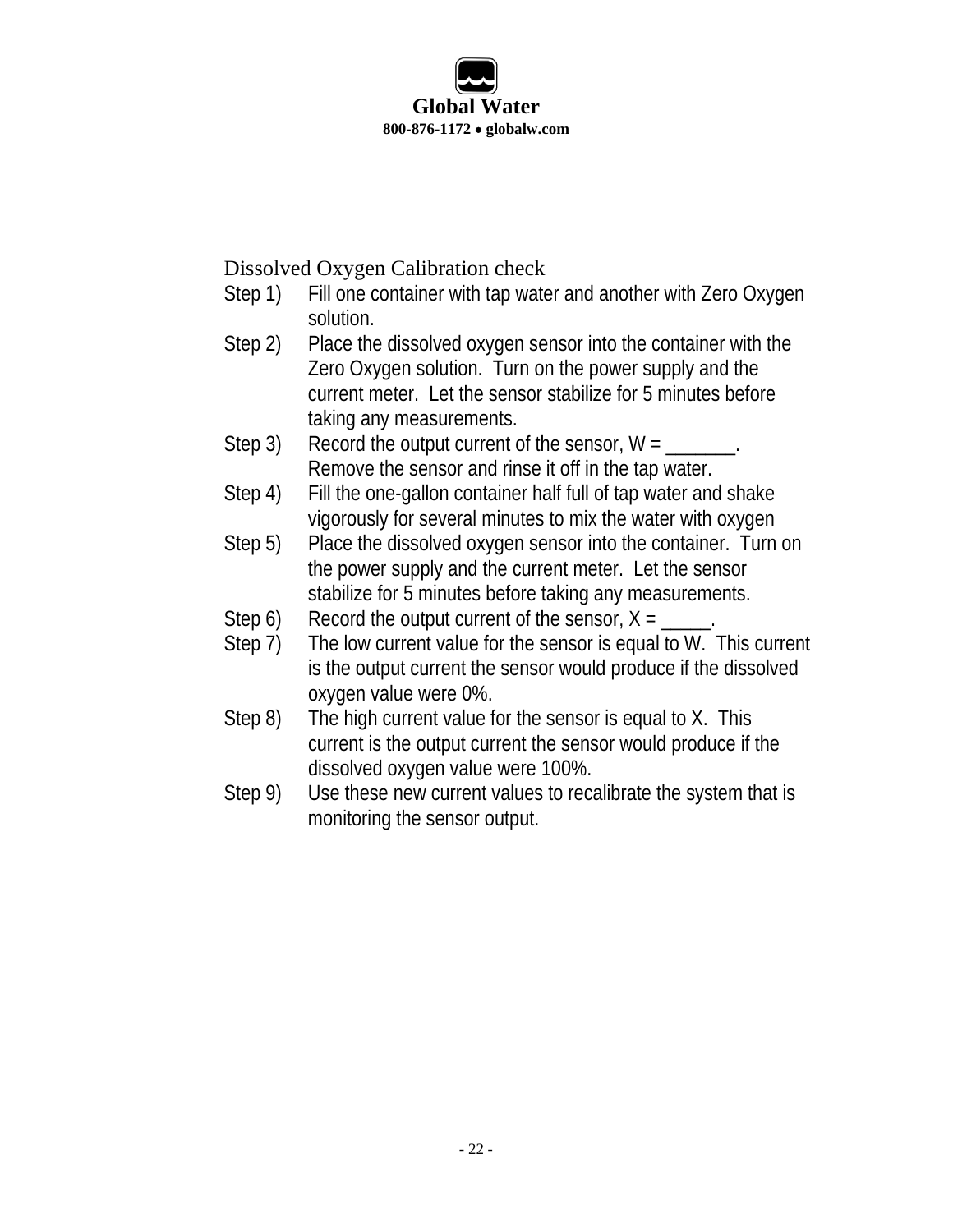

ORP/Redox Calibration check

- Step 1) Fill one container with tap water and another with the 100 mV solution.
- Step 2) Place the ORP/Redox sensor into the container with 100 mV solution. Turn on the power supply and the current meter. Let the sensor stabilize for 5 minutes before taking any measurements.
- Step 3) Record the output current of the sensor,  $W = \$ Remove the sensor and rinse it off in the tap water.
- Step 4) Fill a container with the 465 mV solution.
- Step 5) Place the ORP/Redox sensor into the container. Turn on the power supply and the current meter. Let the sensor stabilize for 5 minutes before taking any measurements.
- Step 6) Record the output current of the sensor,  $X =$  \_\_\_\_\_\_. Remove the sensor and rinse it off in the tap water.
- Step 7) Subtract 100 mV current output from the 465 mV current output  $X - W =$   $= C$ .
- Step 8) Calculate B.  $X (C/365)(465) =$  \_\_\_\_\_\_\_ = B.
- Step 9) Find the low current value for the sensor.  $-(C/365)(500)+B=$  $_$  = L<sub>C</sub>. This current is the output current the sensor would produce if the temperature were –500 mV.
- Step 10) Find the high current value for the sensor. (C/365)(500)+B=  $\frac{1}{1}$  = Hc. This current is the output current the sensor would produce if the temperature were 500 mV.
- Step 11) Use these new current values to recalibrate the system that is monitoring the sensor output.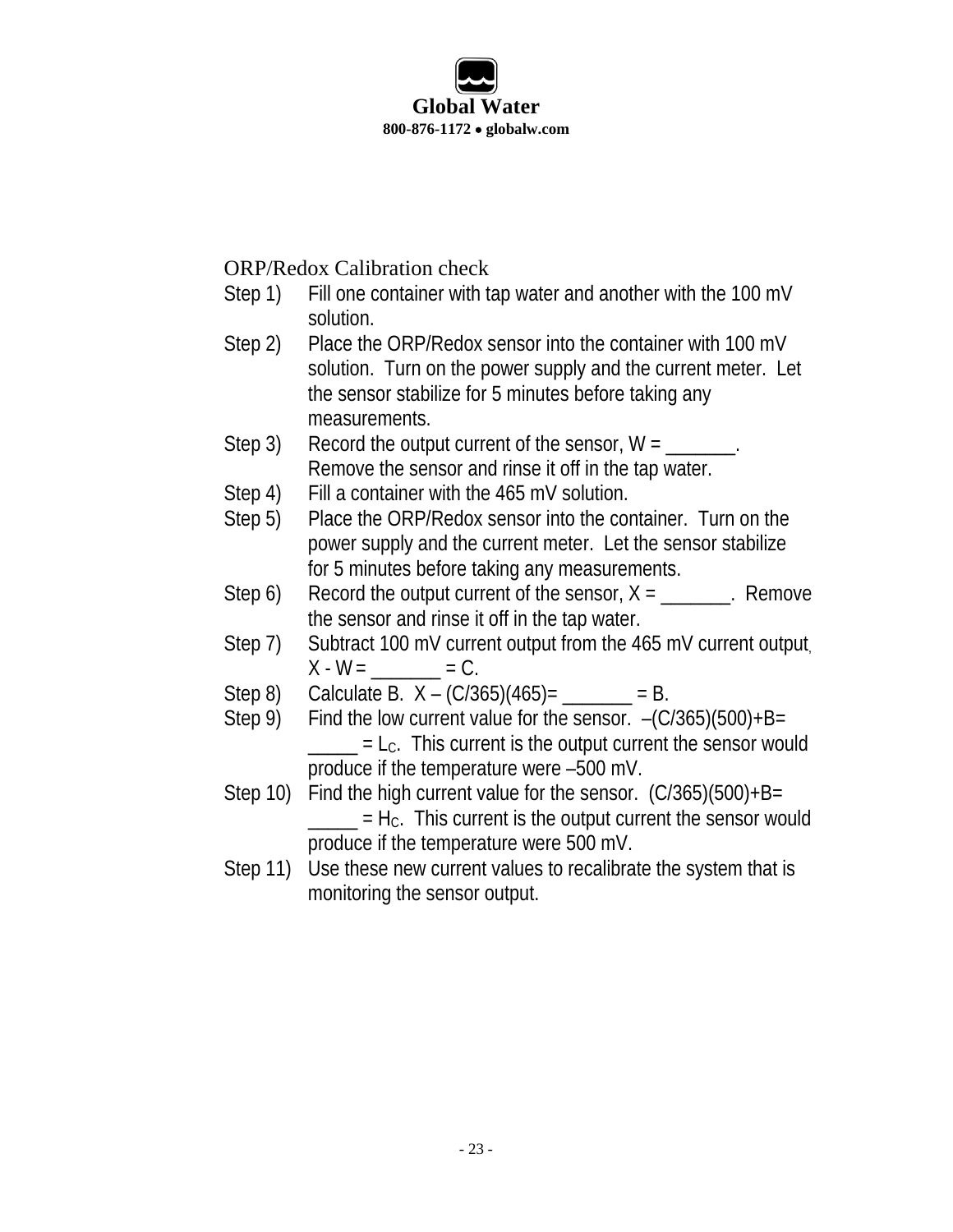



#### **XIII. Appendix B: 2 Wire Sensor Measurement Diagram**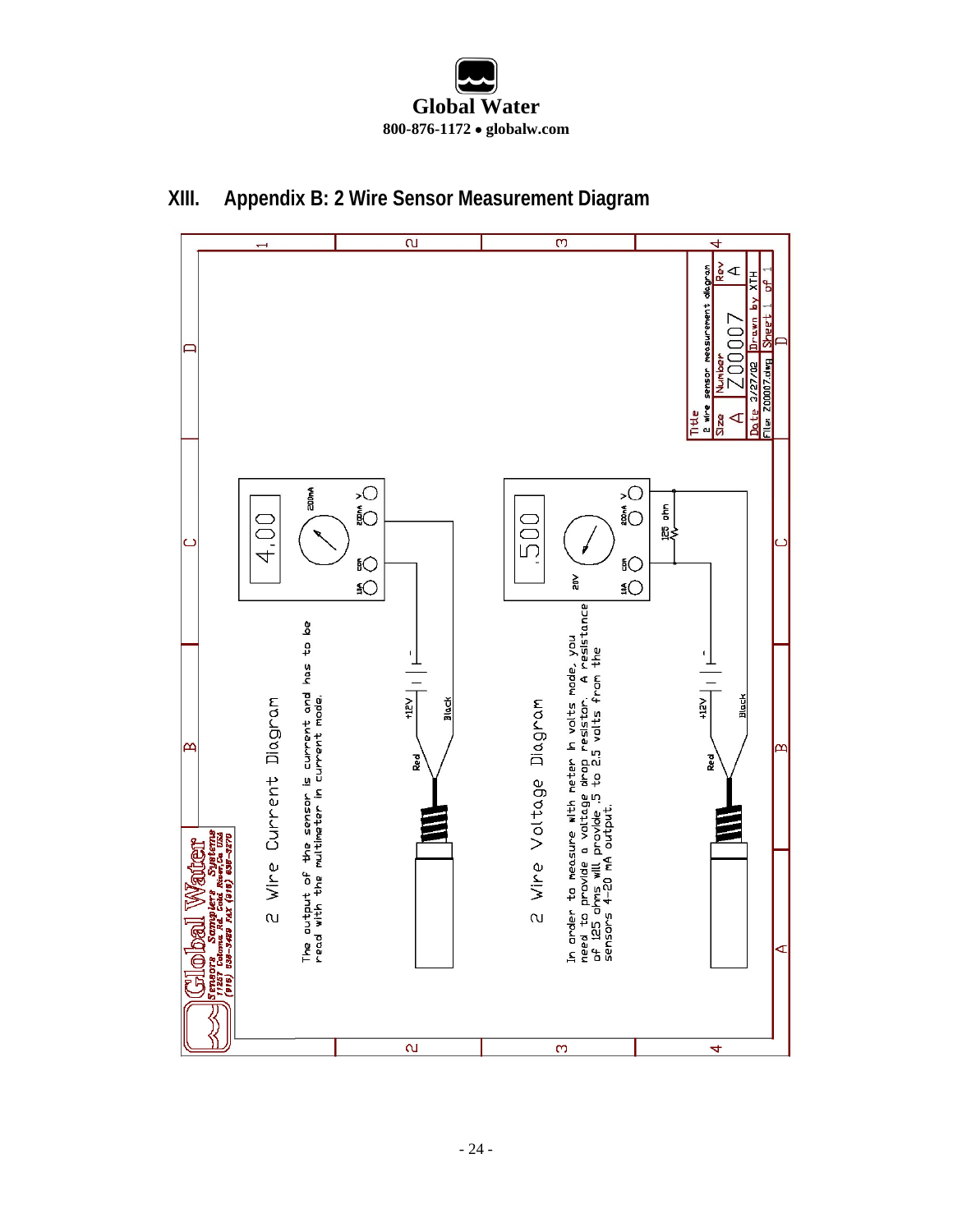